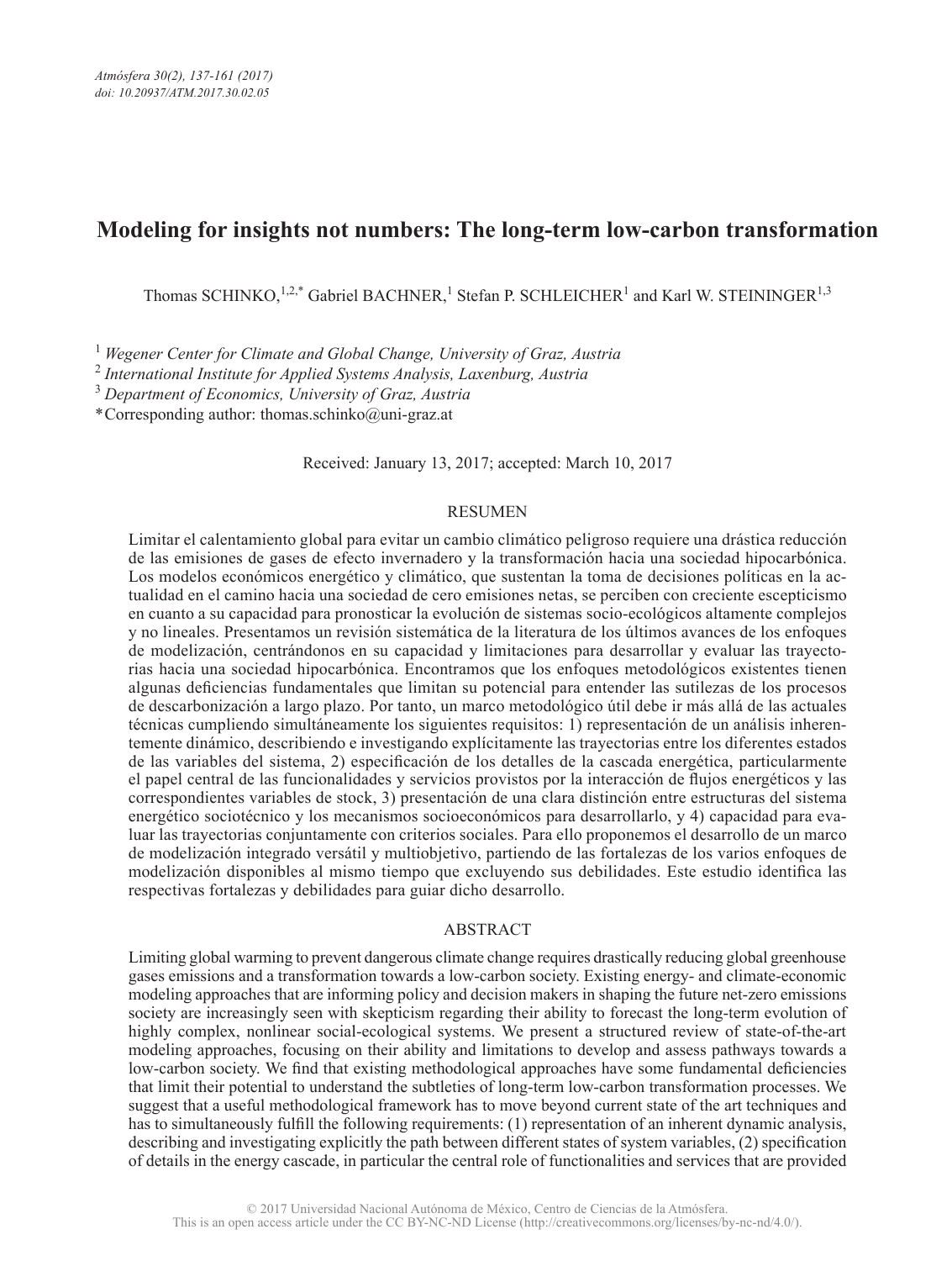by the interaction of energy flows and corresponding stock variables, (3) reliance on a clear distinction between structures of the sociotechnical energy system and socioeconomic mechanisms to develop it and (4) ability to evaluate pathways along societal criteria. To that end we propose the development of a versatile multi-purpose integrated modeling framework, building on the specific strengths of the various modeling approaches available while at the same time omitting their weaknesses. This paper identifies respective strengths and weaknesses to guide such development.

**Keywords:** Low-carbon transformation, energy-economic modeling, climate-economic modeling, structured literature review.

### **1. Introduction**

The 2015 Paris Agreement showcased that the global society is stepping up to tackle dangerous climate change by aiming at limiting global average temperature increase to below 2 ºC, seeking 1.5 ºC (UN-FCCC, 2015). The Fifth Assessment Report of the Intergovernmental Panel on Climate Change (IPCC, 2014) pointed out that to achieve this ambitious target with a likely chance, a transformation towards a net-zero carbon society has to be achieved by the end of the century, requiring large-scale changes in global as well as regional to local energy systems (IPCC, 2014). However, since global anthropogenic greenhouse gas (GHG) emissions have never been as high as today (Edenhofer et al., 2014), current incentive structures appear insufficient to catalyze such a transformation. Thus, additional policies are required to foster the necessary levels of investment into low-carbon technologies and behavioral change, and to stimulate technological as well as social innovation.

In developing these policies, climate- and energy-economic modeling is crucial for decision support. The number of such models has grown tremendously in recent years, fostered also by large and cheap computing capacities. At the same time existing energy- and climate-economic modeling approaches are being confronted with increasing skepticism with respect to their ability to forecast the long-term evolution of highly complex and nonlinear social-ecological systems such as the socioeconomic-climate-energy nexus considered in this paper, and to assess the transformation pathways leading to the desired low-carbon society (see e.g. Pindyck, 2013; Pindyck and Wang, 2013; Anderson, 2015; Stern, 2016). In particular, there is increasing concern – at least since the publication of the Stern Review (Stern, 2007) – regarding the applicability of the traditional neoclassical economic paradigm in long-term transformation analyses, as some major principles and implicit modeling mechanisms are questioned: the concept of economic equilibrium, the supremacy of market mechanisms, the relevance of relative prices as main endogenous driver of technological change, the implicit behavioral assumptions (profit- and utility maximizing rational agents), the incremental dynamics of technologies (based on exogenous assumptions for total factor productivity improvements), the emphasis on flows (GDP and consumption levels) over stocks (built and natural environment), and the critical role of the discount rate (cf. Barker, 2008). Moreover, the question arises whether it is feasible at all to predict the future evolution of social-ecological systems in the presence of deep or fundamental uncertainties (variations around expected system behavior that cannot be quantified) and (potentially non-stationary) catastrophic risks (Scrieciu et al., 2013).

The existing models to assess different energy- and climate-economic research questions vary considerably and the question arises which model is most appropriate for a certain purpose or situation. Therefore, in the following we seek to answer: What kind of modeling framework is most suitable for assessing the long-term transformation processes needed to drastically reduce global GHG emissions? The aim of this paper is to provide a structured review of state-of-the-art national and international energy- and climate-economic modeling approaches with respect to their ability and limitations to develop pathways for a low-carbon society (including its economy).

In a first step we suggest a set of relevant characteristics for the evaluation of different modeling approaches regarding their suitability for long-term transformation analyses. In a second step we identify specific methodological approaches that have been used in analyses of climate and energy policies in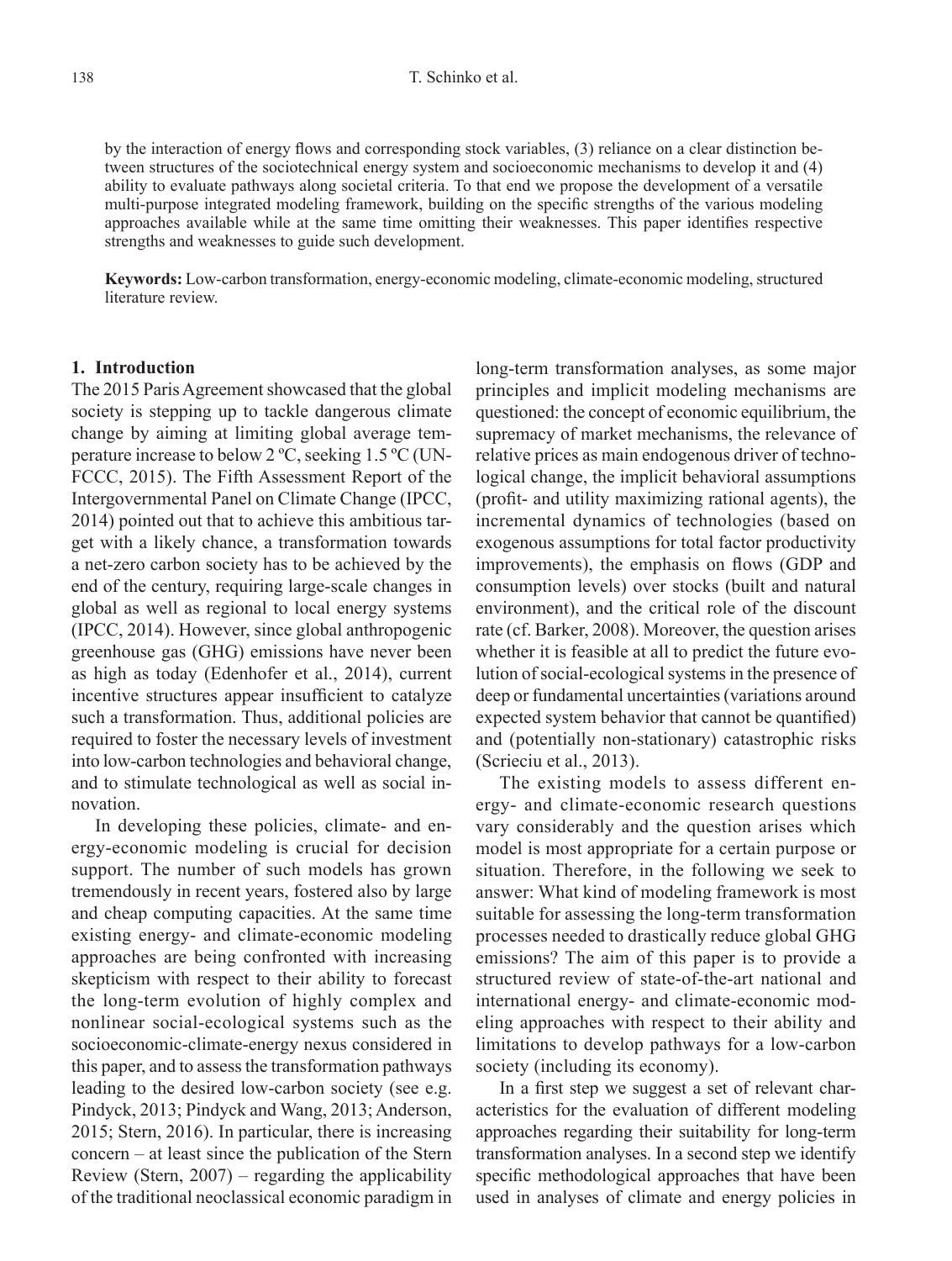national and international contexts. In a third step, we evaluate these different climate- and energy-economic modeling approaches in terms of their strengths and weaknesses with respect to their ability of carrying out low-carbon transformation analyses and discuss their advantages and disadvantages to that end. The Appendix finally presents in more detail representative models and applications for each modeling approach.

# **2. Characteristics for the evaluation of climateand energy-economic modeling approaches**

A general characteristic all models share is that a model is a purposeful and simplified representation of aspects of reality (Starfield et al., 1990). Purposeful since a model is always developed in order to answer a *specific* research question. Simplified because first, the just identified concrete purpose of a model already paves the way for a simplified representation of this specific aspect of reality only, and second, real world constraints, such as limited time and financial resources, also require simplifications.

Besides this general characteristic there are many individual characteristics which differ substantially between modeling approaches. Hence, it seems reasonable to assess existing climate- and energy-economic modeling approaches in order to allow for an identification of the most appropriate approach for the problem setting at hand – out of the multitude of existing models out there. While there have been some attempts in the literature to classify existing energy models (Grubb et al., 1993; Hourcade et al., 1996; van Beeck, 1999; Herbst et al., 2012), no systematic assessment of energy-economic models serving the purpose of analyzing transformation pathways towards a low-carbon society has been carried out so far. Hence, by relying on the existing literature on energy model classification, we identify the eight most important characteristics to evaluate existing energy-economic modeling techniques. We put special emphasis on certain (sub)characteristics, mainly linked to the model structure and modeled mechanisms, which are crucial for the models' suitability for long-term transformation analyses. The eight characteristics include (cf. van Beeck, 1999):

- 1. The general purpose and intended use.
- 2. The analytical approach and conceptual framework (top-down, bottom-up, integrated assessment, hybrid energy-economy model).
- 3. The model structure and exogenous assumptions: modeled mechanisms and assumptions (implicit/ endogenous and explicit/exogenous mechanisms/ assumptions; technological details). How an energy-economic model treats the following elements is crucial for its ability to carry out long-term transformation analyses.
	- a. Energy system: (disruptive/nonlinear) technological change; technological detail; detailed representation of the energy cascade, in particular of functionalities, defined as energy services (related to thermal, mechanical and specific electric tasks) that are provided by the interaction of energy flows and corresponding stock variables (Schleicher et al., 2016).
	- b. Economic system: international (trade) relations; price & market mechanisms; economic feedbacks and rebound effects; non-market mechanisms (such as non-market damages and climate feedbacks); equilibrium vs. out of equilibrium situations; financing/investment (e.g. energy efficiency measures); stocks vs. flows; structures vs. mechanisms – how do mechanisms influence structures?
	- c. Social system: behavioral mechanisms; governance and institutions; risk and uncertainty.
- 4. The time horizon.
- 5. The underlying methodology (Optimization, Simulation, Econometric, Equilibrium etc.; statistical estimation vs. calibration).
- 6. The treatment of path dynamics (Comparative Static vs. Dynamic ("path explicit")) and the development of a baseline/reference scenario.
- 7. Geographical and sectoral coverage.
- 8. Data requirements.

The listing of these characteristics already follows an ordinal/hierarchical logic modelers could follow when setting out to identify the most appropriate approach for their very specific research questions. Modelers first have to be clear about the general and more specific purpose of the model. Next the analytical approach has to be chosen, i.e. whether the model should rather take a top-down or bottom-up or hybrid perspective. Closely related is the choice of the modeling structure which boils down to choosing what mechanisms should endogenously be determined within the model and what mechanisms should be based on exogenous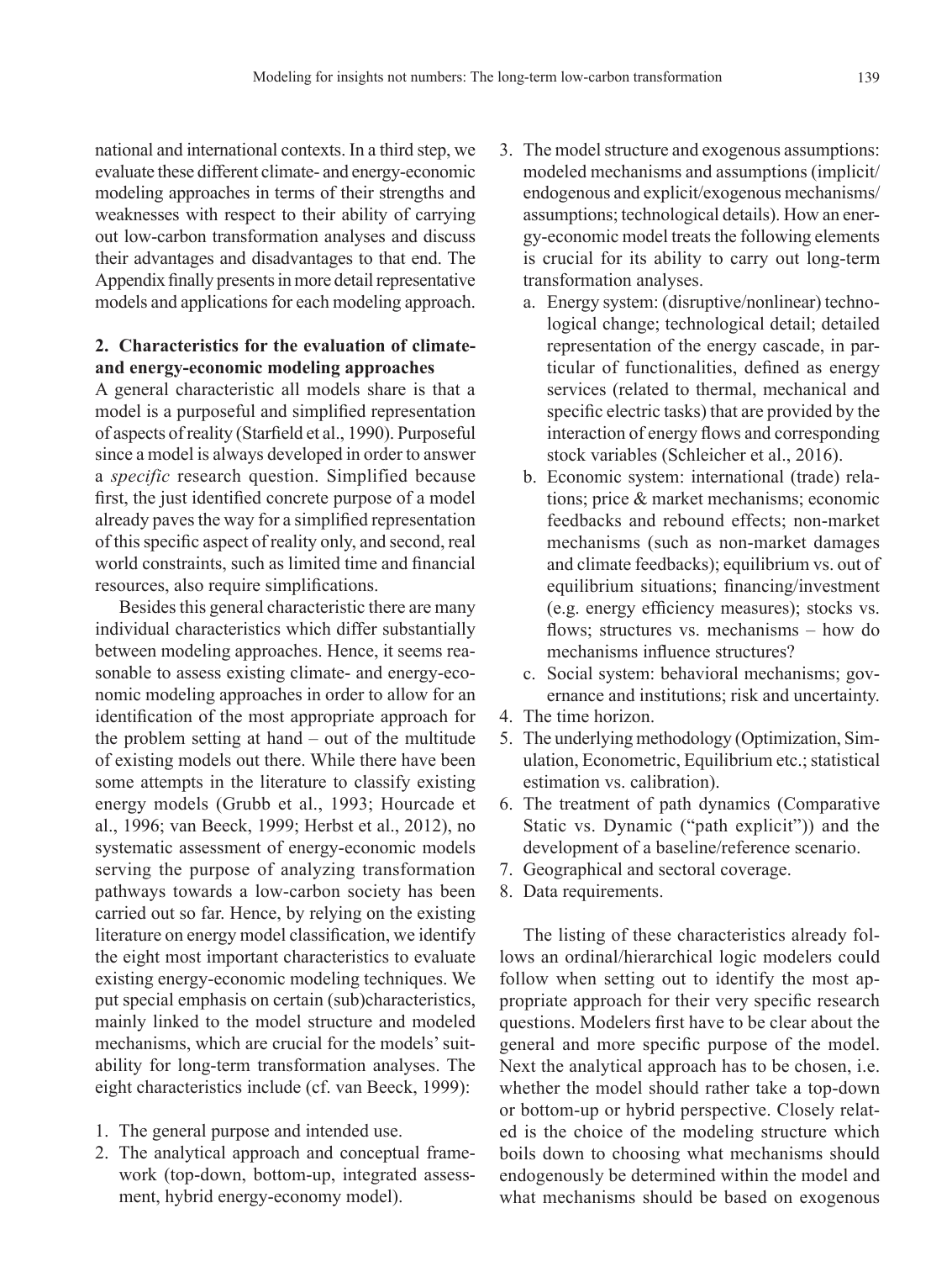assumptions. Before choosing the specific underlying methodology of the model, a modeler should also reflect on the time horizon his model should be able to operate in. After deciding on all these characteristics and choosing a specific method, the question of whether one wants to be path explicit needs to be answered. Finally, the geographical and sectoral coverage has to be decided, and the data requirements have to be assessed.

### *2.1 Purpose and intended use*

Modeling is a general kind of activity that follows certain principles independent on what is modeled and what technique is used. As mentioned above, a model is always a purposeful and simplified representation of an aspect of reality. Hence, models are usually developed to address specific research questions and are only applicable for the purpose they have been designed for. An application of a specific modeling technique for an inappropriate purpose may lead to significant misinterpretations of the problem at hand and eventually to misleading policy recommendations affecting real world social-ecological systems negatively. In the following we distinguish between general and more specific purposes of an energy-economic model.

### *2.1.1 General purpose*

Hourcade et al. (1996) define the general purpose of a model as the different ways how the future is addressed in a modeling framework and distinguish between three general purposes which are also applicable in the case of energy-economic models:

1. *Prediction or forecasting models.* Many models are developed to try to "predict" the future and to estimate impacts of likely future events. This purpose imposes very strict methodological constraints on modelers as forecasting models require the establishment of a business as usual scenario against which future policy induced deviations from this best-guess future development can be assessed. This requires an endogenous representation of economic behavior and general growth patterns. Such models are based on the extrapolation of trends found in historical data and try to minimize the usage of exogenous parameters. Models built for a predictive purpose are most suitable for short term analyses, since a number of critical underlying parameters (such as elasticities of substitution) cannot reasonably be assumed to remain constant for longer time frames. Hence, this approach is mainly found in short term, econometrically driven economic analyses.

- 2. *Explorative scenario analyses models.* Due to the inherent difficulties associated with the extrapolation of past trends in the long run, modelers might set out to "explore" rather than "predict" the future. An explorative purpose can be served by employing a scenario analysis approach. This requires the definition of different coherent visions of the future, determined by different values for key assumptions about economic behavior, economic growth, population growth, (natural) resource endowments, productivity growth, technological progress etc. A reference or nonintervention scenario is developed and then contrasted to different policy or intervention scenarios. It is important to note that these alternative scenarios only make sense in relation to the reference scenario and should therefore not be analyzed in isolation from it or in absolute terms. Furthermore, sensitivity analyses are crucial to provide information on the effects of changes in underlying assumptions.
- 3. *Backcasting models.* The basic concept of backcasting models is to look back from *desired futures*, which are developed e.g. in expert stakeholder processes, to the present, and to develop *pathways* for actions that have to be taken in order to reach these desired futures. The backcasting methodology allows for the identification of major (technological) changes and discontinuities that might be required as well as institutional hurdles that need to be overcome to achieve a certain desirable state of the future.

#### *2.1.2 Specific purpose*

More specific purposes are linked to the aspects of the economy, energy system, or the environment a model focuses on. With respect to energy-economic models one could distinguish between models that serve the purpose of modeling energy demand, energy supply, economic or environmental impacts from energy supply or conducting project appraisals (van Beeck, 1999). Historically there has been a strong focus on single-purpose models, contemporary models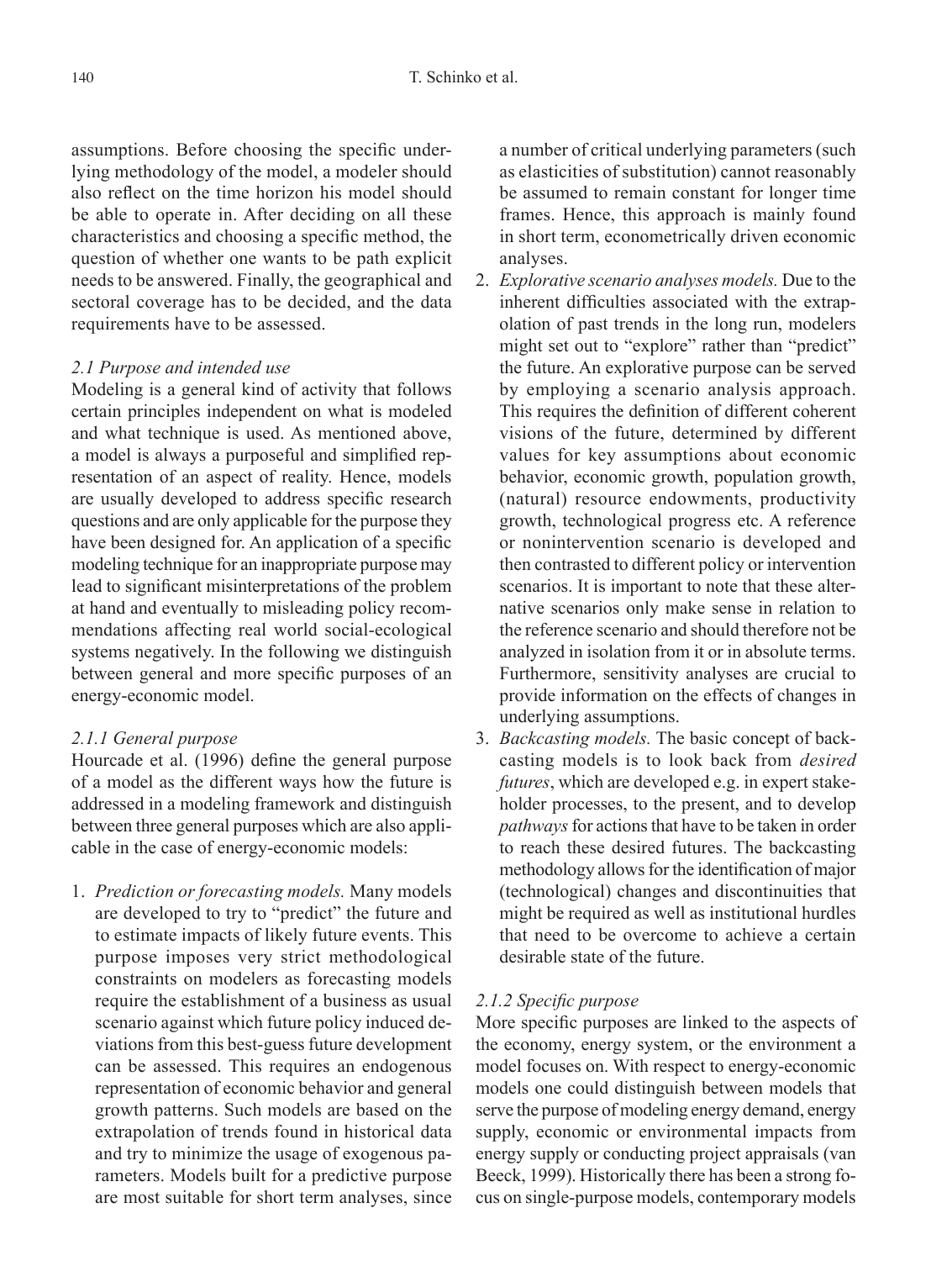often pursue an integrated approach. Demand-supply matching models and impact-appraisal models are two examples of multi-purpose energy-economic model approaches.

### *2.2 Analytical approach and the conceptual framework*

Models for the analysis of a low-carbon energy transformation can also be classified according to their degree of detail. On the one end of the spectrum there are bottom-up techno-micro-economic models, which are built to describe economic sectors or sub-sectors (e.g. the electricity sector). These models are rich in (technological) detail and are well suited to simulate market penetration and related cost changes of new (energy) technologies, to present detailed pictures of plausible energy futures and to evaluate sector- or technology-specific policies. However, this technological detail comes at the cost of a limited representation of macroeconomic implications. Bottom-up models typically do not capture feedback effects with other parts of the social-ecological system (e.g. other economic sectors, broader macroeconomic relationships, users, the public sector, the environment, the climate system etc.).

On the other end of the spectrum there are "topdown" economic models with only limited explicit representation of alternative technologies using elasticities to implicitly reflect technological variability. They may even be more abstract and aggregated "integrated assessment models" (IAMs) or "hybrid energy-economic models", which strive to close the loop between a specific economic activity and the surrounding environment. Within the class of IAMs one can further distinguish between "hard-linked" models which are built as one set of consistent (differential) equations, working within one closed model system, and "soft-linked" models which couple separate models and solve them sequentially using input/output exchange routines. In general, IAMs allow capturing feedback effects between aspects of the system under consideration (economy, climate system, society, other environment). However, both types of IAMs have shortcomings: Hard-linked models usually work on a very coarse level of detail by using (e.g. damage-) functions relating e.g. economic indices like a region's GDP and global mean temperature changes. Such simplifications are problematic as effects within the economic system cannot be revealed and they can

hardly be used to account for singular events, tipping points and catastrophic risks (Stern, 2016). Damage functions have often been calibrated based on limited expert judgment, which has implications for their validity (see the recent debate on Integrated Assessment Modeling and Social Costs of Carbon: e.g. Pindyck, 2013; Pindyck and Wang, 2013). Moreover, when it comes to climate change mitigation, IAMs struggle to adequately represent nonlinear developments in low-carbon energy technologies and the potential knowledge spillover into the wider economy (Stern, 2016). Soft- linked models on the other hand allow for more detail; however problems may arise in convergence and consistency among the models used.

In general, the distinction between top-down and bottom-up models is of substantial importance, as both approaches tend to deliver different – sometimes even opposite – outcomes. The difference in model outcomes of top-down and bottom-up modeling approaches arises from the distinct ways how these models treat technological change, the adoption of new technologies, the decision making of agents and how markets and institutions operate (Hourcade et al., 1996). Grubb et al. (1993) associates the top-down approach with a "pessimistic" economic paradigm and the bottom-up approach with a more "optimistic" engineering paradigm.

Purely economic top-down models and much more so IAMs often have no explicit representation of technologies. In many economic models technologies are regarded as a set of techniques by which a combination of inputs can be used to produce useful outputs, typically represented by production functions. Elasticities of substitution between different inputs in an aggregate technology production function are employed to implicitly reflect technological variety and in combination with an exogenous assumption of so-called "autonomous energy efficiency improvements" (i.e. efficiency improvements which happen w/o any explicitly modeled technological change) account for technological change in top-down economic models.

Engineering studies, on the other hand, start with a description of technologies, including their performances and direct costs, to identify options for technological improvements. From an engineering standpoint, the most energy efficient technologies have not been adopted so far and therefore an "efficiency gap" prevails, which could be closed by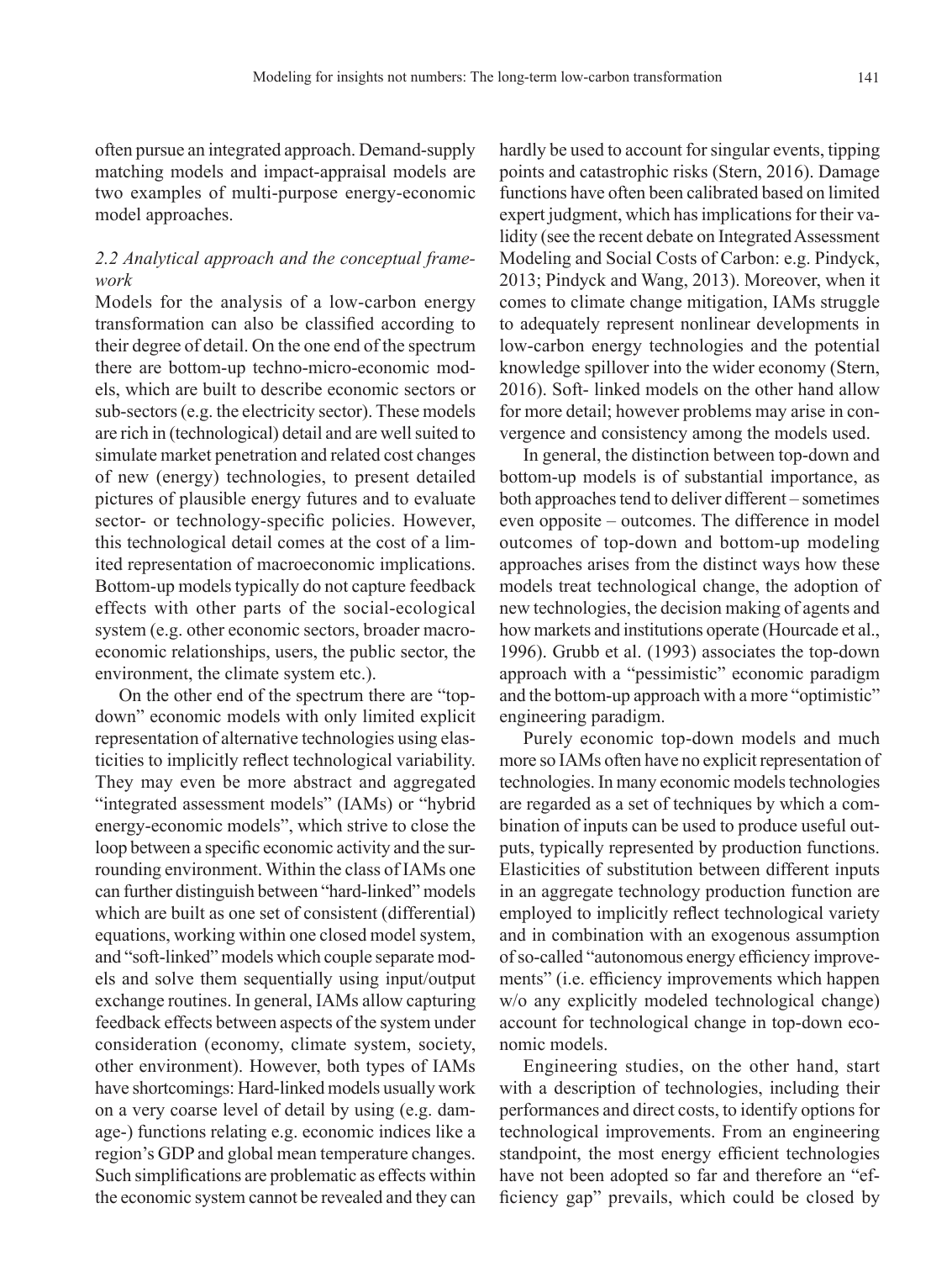employing the most energy efficient technologies. The differences in outcomes eventually arise from the fact that the "optimistic" engineering bottom-up models tend to ignore existing constraints which hinder the actual adoption of most efficient technologies, such as hidden costs, transaction costs, implementation costs, market imperfections and macroeconomic relationships (Grubb et al., 1993).

A further distinction between bottom-up and topdown models can be drawn along the lines of data used in the different model analyses. While top-down economic models use aggregated data to examine interactions of different economic sectors as well as macroeconomic performance metrics, bottom-up models usually focus on one specific sector exclusively (e.g. the energy sector) and therefore use highly disaggregated data to describe energy technologies and end-use behavior in greater detail. Hourcade et al. (1996) summarizes (in the context of mitigation cost studies) that existing bottom-up and top-down modeling approaches are primarily meaningful at the margin of a given development pathway. Therefore their application is valid under the following conditions: (1) Top-down models are valid "as long as historical development patterns and relationships among key underlying variables hold constant for the projection period" (Hourcade et al., 1996) while (2) bottom-up models are valid "if there are no important feedbacks between the structural evolution of a particular sector in a mitigation strategy and the overall development pattern" (Hourcade et al., 1996).

While historically the distinction between bottom-up and top-down energy-economic models has provided the framework for the contemporary modeling debate, there have been first attempts to develop "hybrid" models, merging the benefits of both analytical approaches (Hourcade et al., 2006; Catenazzi, 2009; Jochem et al., 2009; Schade et al., 2009). For example a more detailed representation of different electricity generation technologies has been integrated in top-down economic models (Steininger and Voraberger, 2003; Böhringer and Rutherford, 2008).

### *2.3 Model structure: endogenously modeled mechanisms and exogenous assumptions*

Different research questions are addressed by different models, capturing only those mechanisms of the real world that are relevant to answer the stated question (i.e. to serve their purpose). Therefore another basis for the distinction of different modeling approaches is the nature of the model itself or, more precisely, the assumptions and mechanisms embedded in the mathematical structure of the model. Hourcarde et al. (1996) distinguish between four major dimensions to characterize structural differences of existing energy-economic models.

The first structural characteristic relates to the degree of endogenization, the extent to which behavioral assumptions and mechanisms are endogenized in the model equations so as to minimize the number of exogenous parameters. The more behavioral assumptions and mechanisms models endogenize, the better they are suited to predict actual outcomes. Those models that are treating most mechanisms as exogenous are, on the other hand, more suited to simulate the effects of changes in historical patterns (Hourcade et al., 1996).

The second structural characteristic describes the extent to which non-energy sector components of the economy or the environment are considered. The more detailed a model describes these mechanisms, the better it is suited for the analysis of wider economic effects of energy policy measures. A huge variety of models designed to serve different purposes can be found, which endogenize very different assumptions or mechanisms, such as economic, behavioral, engineering, geophysics or earth science mechanisms. There are also models capturing not only one of these mechanisms but a portfolio of them. The question of modeled mechanisms closely relates to the choice of the analytical framework, as for example IAMs aim to include as many mechanisms as possible, and – at least in their current state – are, however, subject to severe drawbacks as well (e.g. highly uncertain damage functions, inability to reflect catastrophic risk, arbitrary functional forms and parameter choice; see e.g. Pindyck, 2013, 2015; Pindyck and Wang, 2013; Stern, 2016).

Many state of the art economic models only capture a limited amount of economic and other mechanisms explicitly. In Computable General Equilibrium (CGE) models, for example, the sole mechanism that leads to the new equilibrium after an exogenous shock is the relative price mechanism. Many other mechanisms capturing behavioral, political, social, technological elements are neglected. Hence, the potential real world implications derived from results of such modeling exercises have to be critically reflected and complemented by other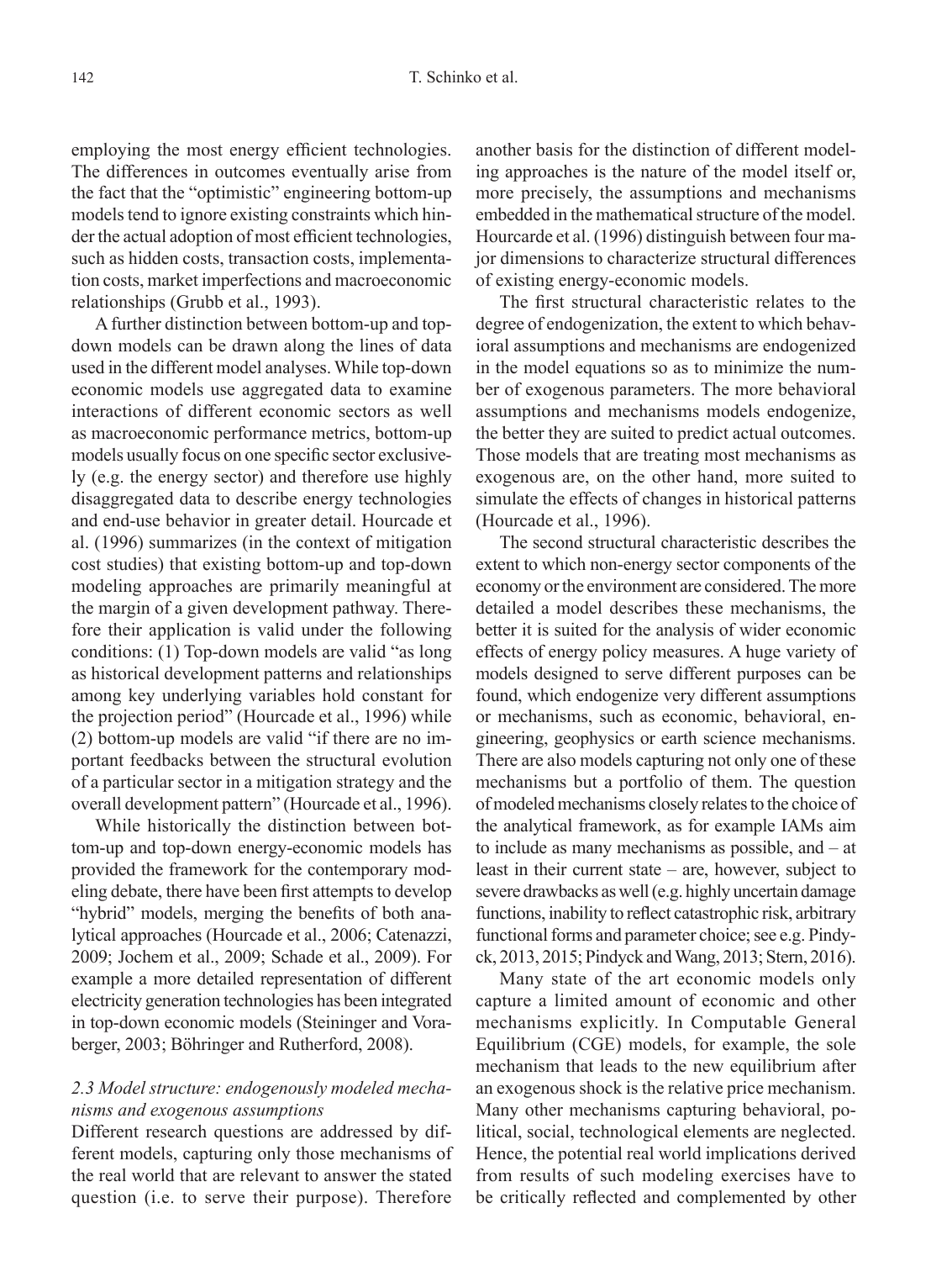modeling techniques to eventually derive a more comprehensive and holistic picture. With respect to the analysis of long run low-carbon transformation pathways, there is increasing concern regarding the applicability of traditional economic models rooted in neoclassical economic theory, as some main modeling characteristics and implicit mechanisms are questioned: the relevance of prices, the implicit behavioral assumptions, the dynamics of technologies, the emphasis on flows over stocks.

The third and fourth structural characteristics refer to the extent of description of energy end uses and energy supply technologies, respectively. Models that describe end uses in more detail are more suitable for the analysis of energy efficiency measures, while models that focus on endogenizing energy supply technologies are more suitable for the analysis of technological potentials (Hourcade et al., 1996).

Moreover, the various model specifications have to be checked whether they are able to separate the description of the structure  $-$  e.g. the elements of an energy system – from the mechanisms that are generating these structures. This is a major problem with neoclassical specifications since they intimately link structures and mechanisms. Similar problems might occur with system dynamic (SD) and agent based modeling (ABM) type specifications.

Every type of model is relying on exogenously given parameter values and assumptions regarding interdependencies within the scope of parameters and variables which are in turn triggering endogenous responses within the model. A crucial task in modeling is to decide whether a model element is determined endogenously or exogenously, depending on the underlying question to be answered. In CGE models, for example, modelers have to choose between certain variants of economic model "closures" (savings-investment, government budget, external balance). Furthermore, while some economic models such as CGE or Input-Output (IO) models assume certain behavioral characteristics of agents (e.g. utility and profit maximization, representative agents) other approaches (ABM or SD) set out to endogenously derive behavioral details related to the emergence of complex phenomena.

#### *2.4 Time horizon*

Modelers have to be clear about the time horizon underlying their analyses, as different economic, social and environmental processes may behave differently or become relevant at different time scales. Hence the time horizon eventually affects the choice of the specific modeling methodology (see the following section), as long run analyses may assume economic equilibrium in which all markets clear and all resources are fully allocated, while short-run models need to incorporate transformation dynamics and situations of disequilibrium (at least in some markets e.g. unemployment). With respect to the definition of different time horizons, no standard procedure exists. However, in model-based energy economic assessments short term is often assumed to reflect periods of five years or less, the medium term to range between 3 and 15 years and the long term to start at 10 years and beyond.

#### *2.5 Underlying methodology*

For energy and climate change related socioeconomic analyses the following methodological approaches have been employed, and are thus discussed in detail in section 3 below:

- Econometric Models
- Macroeconomic (Post-Keynesian) Input-Output Models
- Neoclassical Economic Equilibrium Models
- System Dynamics and Simulation Models
- Backcasting Models
- Optimization Models
- Partial Equilibrium Models
- Multi agent or Agent Based Models (ABM)

#### *2.5.1 Optimization versus simulation*

One aspect relevant across the above methodological approaches is the issue of optimization versus simulation. Building a model aims to serve a general purpose (prediction, exploration, backcasting) and to answer a more specific question of interest, all within a specific time horizon. The character of this stated question then determines the methodology eventually employed in the modeling exercise. Basically there are two different kinds of questions which are commonly stated by economic modelers: The first one is about the right choice in certain situations of interest; this demands optimization models. The second question scientists often ask is "what if…?"; this demands simulation models.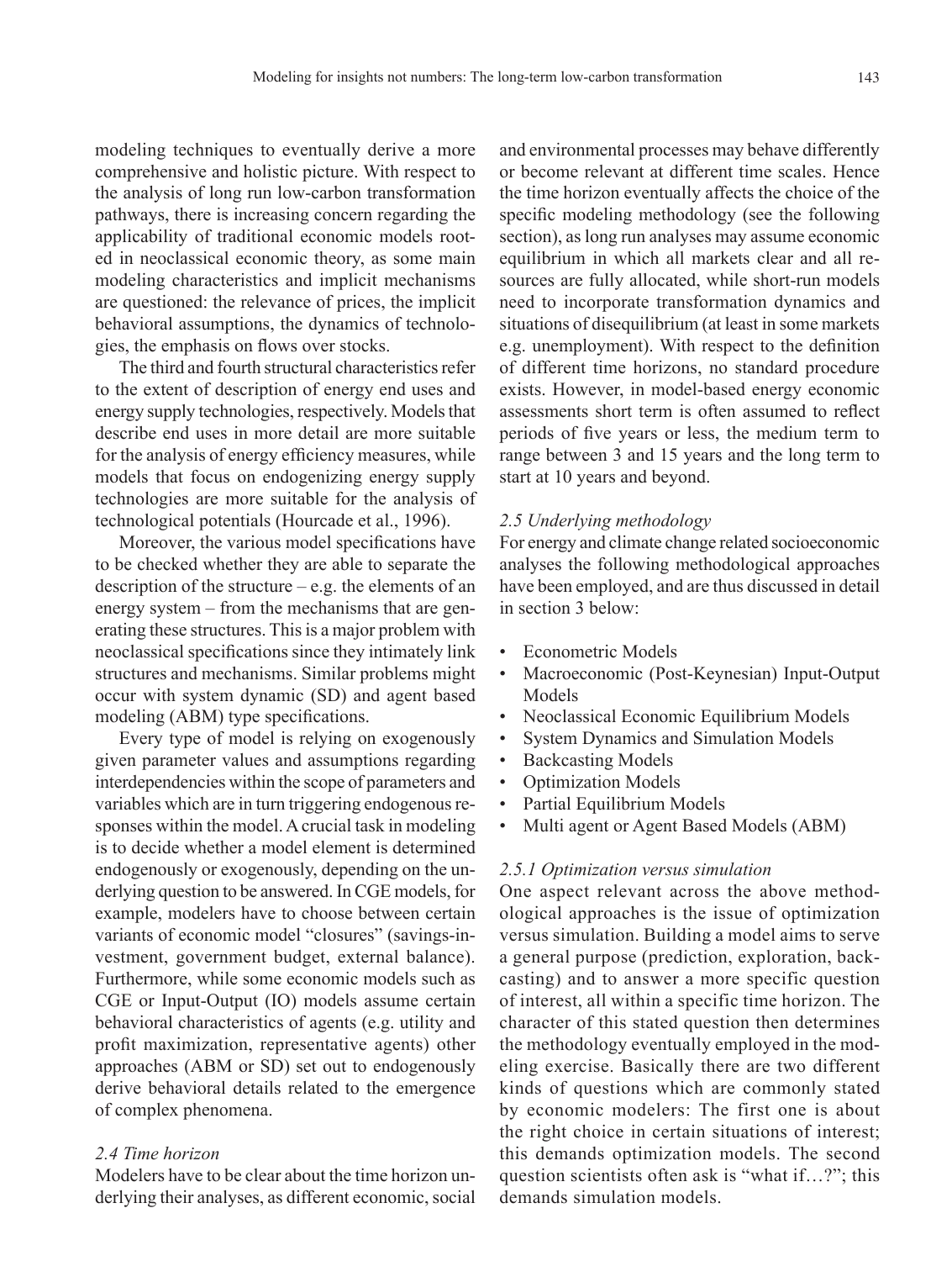For example, CGE analysis is a mix of both: Mathematically, a CGE model solves an optimization problem; however, by changing input parameters the optimization routine gives different outcomes which can also be interpreted as simulations. Other types of models, such as ABM and SD models do not optimize target functions with respect to certain constraints but simulate in a dynamic way the actions and interactions of either multiple autonomous agents or more aggregated system elements in an attempt to re-create and/or predict the appearance of complex phenomena.

For our field of analysis, i.e. in the context of transformations and a very-long run perspective, however, optimization per se is highly questionable for many reasons, among them ethical concerns (e.g. regarding the discount rate), and uncertainty about catastrophic climate-related risks and technological developments.

#### *2.6 Treatment of path dynamics*

Analyzing the long-term transformation process to a low-carbon society can be based on different modeling frameworks that differ with respect to their treatment of time and their explicit representation of transformation paths. Comparative static models compare different states of system variables without taking into account the development between these states (for example GDP before and after policy interventions). Many economic models, such as static Input-Output and static Computable General Equilibrium (CGE) models are characterized like this. When developments over time are analyzed with this kind of models, modelers often interpolate between different points in time to generate a hypothetical development path, however whether the development really follows this interpolated trajectory is not at the core of interest of such modeling approaches.

The counterpart to comparative static analysis is dynamic analysis, describing and investigating explicitly the path between different states of system variables. In the context of models that are rooted in neoclassical theory, development over time can be analyzed either by discretely taking over values of system variables from one point in time to the next (e.g. "recursive dynamic" models, optimizing only within each period, but thereby implicitly also determining the intertemporal development), or by continuously ("fully dynamic") optimizing intertemporal functions; for example maximizing discounted utility over the full time horizon at any point in time. Both versions of dynamic economic models have their drawbacks. Discrete dynamic models are nothing more than static models solved iteratively and their results dependent on exogenous assumptions (e.g. the discount rate), fully dynamic CGE models assume perfect foresight and perfectly informed decision makers – assumptions that are not readily comparable with real world behavior of economic agents.

To take into account dynamic actions and interactions of different autonomous agents and their emergent effects on the system as a whole in the context of a transformation to a low-carbon society, the employment of ABMs or SD models might be suitable. While ABMs focus on individual behavior, actions and interactions, SD models try to give an understanding of the behavior of complex systems over time at a more aggregate level (i.e. by not explicitly distinguishing between autonomous individuals). The merit and main difference of SD models from other models studying the dynamic behavior of complex systems over time is its use of internal feedback loops, the stocks and flows concept, and time delays that affect the behavior of the entire system. Furthermore, ABMs and SD models – as well as any other non-stochastic model specification – allow for the introduction of randomness, uncertainty and emergent characteristics by e.g. using Monte Carlo Methods.

# *2.7 Regional and sectorial coverage, data requirements*

The regional/geographical and the sectorial coverage reflect the level of detail of the analysis. The level of detail is an important factor linked to the structure of the model, as it determines which economic mechanisms and elements are endogenized in the model and which are treated as exogenous assumptions. Models at a global scale set out to explicitly model the global economy characterized by explicit market relationships. Regional models, most often referring to international regions such as the European Union or Southeast Asia, and local models focusing on subnational regions (such as Styria in an Austrian context), treat world market conditions as exogenous assumptions.

Similar to the geographical scope of a modeling framework, energy-economic models differ with respect to the explicit representation of individual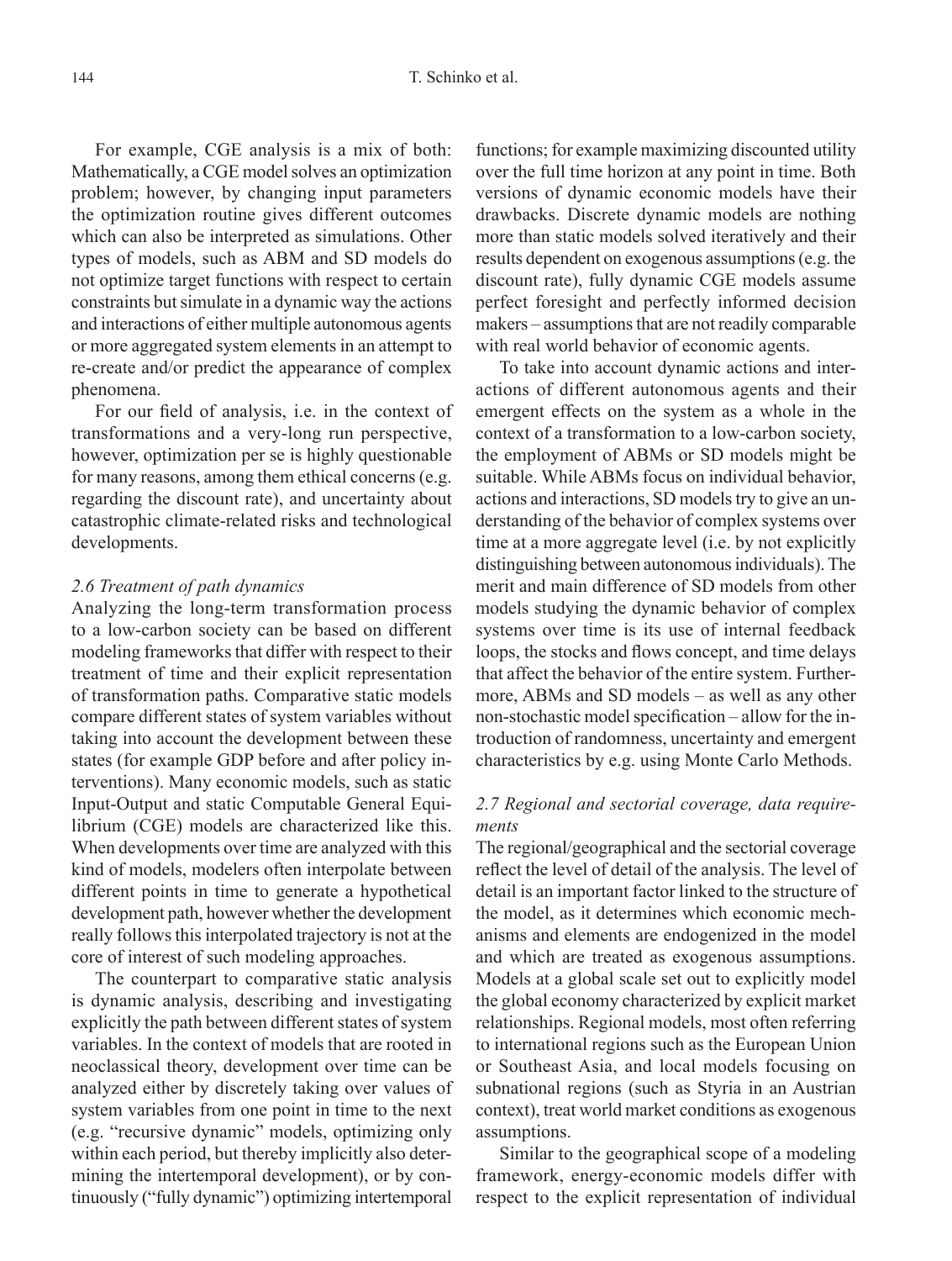economic sectors. Encompassing a high number of sectors within a country – or focusing on the most relevant, major economic sectors – allows for a comprehensive analysis of the most important cross-sectoral feedback effects and interrelations.

#### **3. Methodological approaches**

In this section we identify specific methodological approaches that have been used in analyses of climate and energy policies in various national and international contexts. While we keep the review here rather general and focused on the methodological approaches, the Appendix presents in more detail specific representative models and applications for each approach.

#### *3.1 Econometric methods in energy modeling*

Energy systems are undergoing fundamental changes, driven by disruptions in technologies, markets and policy designs. Econometric methods have a long tradition in accompanying modeling and analyses of energy systems (see for example the model by Cambridge Econometrics (2016) which is discussed in more detail in the Appendix). We evaluate econometric practices with respect to their adequacy in dealing with long-term transformations of energy systems.

#### *3.1.1 The method*

Mainstream approaches to determining the demand for an energy flow *e* typically postulate the relationship

$$
e = e(q, p, x, z) \tag{1}
$$

with the causal variables *q* for an economic activity, *p* for a (real) energy price, *x* for other variables (e.g. a weather variable) and *z* for an autonomous technical change.

Assuming a sample of time series, a general econometric specification of this relationship might be the following linear relationship

$$
a(L)e_t = b(L)q_t + c(L)p_t + d(L)x_t + z_t + u_t \tag{2}
$$

which exhibits lag distributions, a linear trend component and a stochastic error term *ut*. Typically the variables are transformed into logarithms, thus obtaining elasticities for the estimated parameters.

This modeling approach faces a number of limits.

The number of parameters to be estimated, in particular those for the lag distributions, require a long sample range which in turn may violate the underlying model specification of an invariant structure. Furthermore this model specification is not able to deal with interfuel substitution, i.e. switching the energy mix.

These limits lead to extended model specifications which include on the one hand additional data by using also cross-section information (panel data) and on the other hand additional restrictions on the parameters of the general specification (2).

#### *Dealing with inter-fuel substitution*

Demand for energy obviously needs to be considered in the context of an energy mix which in turn stimulates research for explaining the causalities for the composition of the bundle of energy consumed by households or needed in the production of goods. For modeling this interfuel substitution basically two approaches have emerged.

The Almost Ideal Demand Systems (AIDS) results from a consumer demand model that partition total expenditures (i.e. for energy) for a bundle of goods (i.e. different fuels) according to the prices of the individual goods (i.e. fuel prices).

A production-based approach explains energy as the output of several factors (i.e. fuels). A further extension includes non-energy inputs, such as the capital, labor and materials in a KLEM model. In a so-called translog specification the main drivers for these models are relative energy and relative factor prices.

The econometric implementation of these modeling approaches suffer most often from rather unreliable time series on factor prices and energy prices, a deficiency that is echoed in the rather weak significance of estimated direct and cross price elasticities.

### *Modeling integration, co-integration and Granger causality*

A very different modeling paradigm has emerged over the last three decades in the context of non-stationary stochastic processes. Accordingly economic variables as GDP and energy are investigated with respect to their individual long-term behavior (typically exponential trends before the economic crisis that started in 2008) and thus classified by what is called the degree of integration. In a next step joint relationships of variables are investigated under the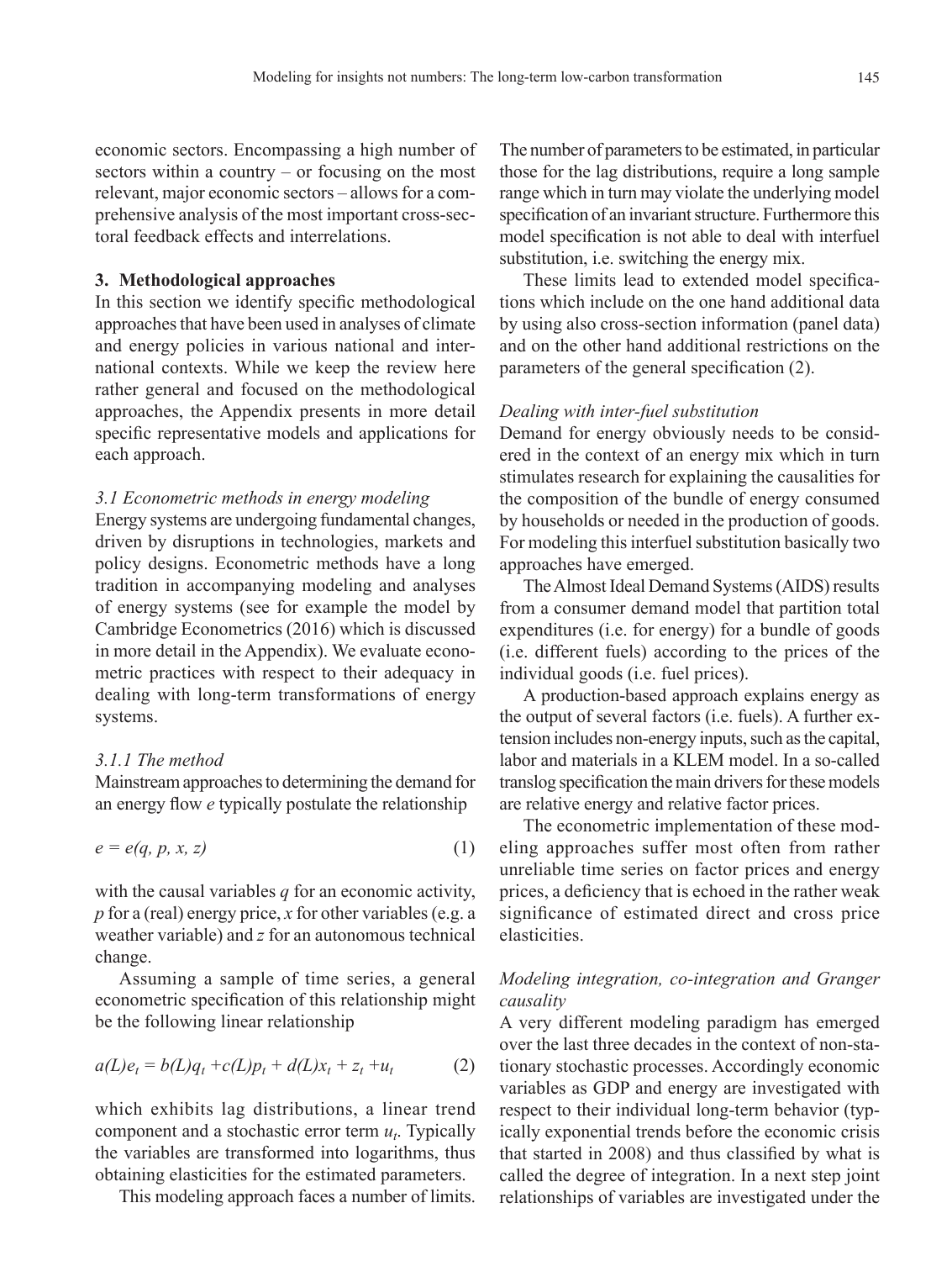heading of co-integration. Finally statements are made, if one variable improves the prediction of another variable and this is termed Granger causality.

It seems to be fair to say that these modeling approaches just reflect the application of econometric methodology that has become available to energy data without reflecting if this methodology is adequate to the issue to be dealt with. The exponential trends of the past seem to be gone, a fixed long-term relationship, even of a stochastic type, is rather not desirable if we postulate this for an energy flow and an economic activity. Finally predictability should not be prematurely mixed with causality in the sense of cause and impact.

### *3.1.2 Some conclusions for long-term transformation analyses*

In view of the usability of econometric models for obtaining a better understanding of the long-term transformation options in an energy system, the conclusions are rather sobering. Almost all econometric specifications include market driven behavioral assumptions, visible in the role of energy prices in the model specifications. The specifications are therefore hardly able to deal with non-price determined mechanisms that are representative in particular in the context of innovation policies. The estimated elasticities for prices and activities have very limited credibility because of the inherent conflict between the required long time series from a statistical point of view and the accompanying structural changes that violate the statistical model assumption of structural invariance. Most econometric analyses of the energy system just ignore this issue by not reporting the sensitivity of their estimates with respect to variations in the sample size and in the specifications.

Other deficiencies are even more fundamental, as the almost complete absence of details in the energy cascade, in particular the central role of functionalities that are provided by the interaction of energy flows and corresponding stock variables. This extended view of an energy system emerges, however, as a prerequisite for understanding the subtleties of long-term transformation processes.

# *3.2 Dynamic new Keynesian input-output models 3.2.1 The method*

New Keynesian models are developed in the tradition of general equilibrium models in the sense that their long run equilibrium results from market clearing prices (see for example the model by Kratena and Sommer (2014) which is discussed in more detail in the Appendix). As CGE models and many macro econometric models, New Keynesian Models build on an input output structure displaying the inter-linkages between sectors. In the short run, institutional rigidities and constraints, such as wage bargaining or liquidity constraints, imply a deviation from the long run equilibrium path.

New Keynesian models are inter alia applied to address the critical role of environmental and resource constraints for economic development (Jackson et al., 2014). The model structure and the underlying assumptions are suited to illustrate the impacts of the demand for goods and services on energy and resource use or on emissions.

*Typical building blocks of a New Keynesian Model* The typical building blocks of a New Keynesian model comprise the household sector, the production sector, labor market and the government sector. In the short run the demand driven model shows deviations from the long run equilibrium stemming from liquidity constraints or other rigidities. The adjustment paths to the long run equilibrium solutions can be modeled in different level of detail for the different building blocks of the model. In the long run, adjustments in the wage rate determine the full employment equilibrium in the labor market, which in turn determines household income and respectively consumption.

Models that integrate environmental aspects typically treat energy demand as a separate category of non-durable commodities, differentiating between different fuel types. In the long run, demand for different fuel types is determined by (equilibrium) income, autonomous technical change and fuel prices.

### *3.2.2 Some conclusions for long-term transformation analyses*

With respect to gaining insights into long-term transformation processes a number of fundamental uncertainties with respect to the development of economic activities and prices and the convergence to an equilibrium solution remain. The model solutions depend strongly on the development of (relative) prices that drives changes in the economy.

As in most economic model classes, New Keynesian Models implement long run development as an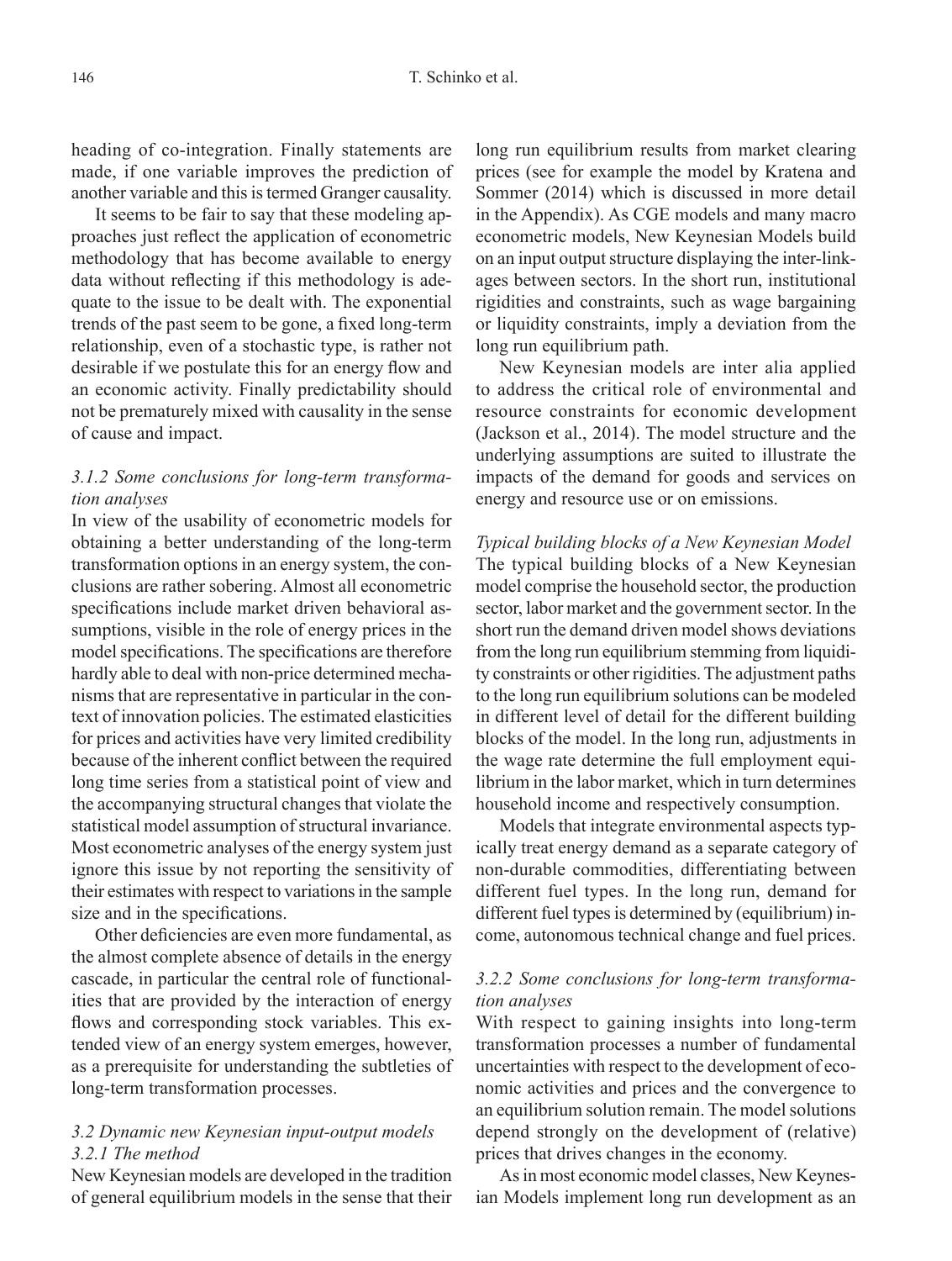extrapolation of trends observed in the past. Technological change is modeled as incremental technical change; radical technological change cannot be captured in such models. When used for policy evaluation it is the underlying set of uncertain assumptions in the reference case that mainly determines the effects of policy shocks. The decisive role of prices for model solutions typically constrains the simulation of policy alternatives to price instruments like taxes.

### *3.3 Optimization models*

### *3.3.1 The method*

An optimization approach aims for the minimization (e.g. costs,  $CO<sub>2</sub>$ -emissions) or maximization (e.g. profits) of an objective function (see for example the model by ETSAP (2016) which is discussed in more detail in the Appendix). The results of such models are solutions found by a solver algorithm which are considered as optimal (or close to the optimum) with respect to the objective (or target) function. Therefore optimization models are prescriptive rather than descriptive. This means that this approach can rather be used for "how to" instead of "what if" research questions.

Optimization models usually comprise at least two parts: The first part is the modeling environment used for the model formulation and model building. Most optimization models are written in high-level, functional programming language in a declarative way. The computation is then done by evaluating the mathematical expressions. Commonly used optimization program languages are GAMS, MPL, AMPL, AIMMS or MOSL. In a subsequent step, the modeling environment translates the source code into an equation system. The solver software forms the second part of the model, which derives the solution by solving the equation system and thus by evaluating the optimality of solutions simultaneously. For several widely applied (bottom-up) optimization models (e.g. MARKAL, TIMES, MESSAGE, OSeMOSYS) a third component, the model-builder-toolbox using a graphical user interface (GUI) exists (e.g. Excel-file in case of the OSeMOSYS). This has the advantage that model-building can be done more easily as the developer doesn't need to write source-code. However it is also limited to the model capabilities as defined by the GUI.

Optimization approaches are used for top-down models (e.g. CGE [e.g. GEM-E3 model]) or partial equilibrium models (e.g. [MARKAL-] MACRO) as

well as bottom-up (technology explicit) models (e.g. MARKAL, MESSAGE or TIMES model) (see the Appendix).

### *The mathematical approach for solving*

Van Beeck's (2009) fifth dimension, the mathematical approach, defines how optimization models solve the problem. Most energy-related bottom-up optimization models use common mathematical methods such as Mixed Integer Linear Programming (MILP), partly Multi-Objective Linear Programming (MOLP). If the model optimizes the path from an existing system towards the optimal system state, also Dynamic Programming (DP) methods are to derive their solutions. Top-down optimization models and some (bottom-up) energy models use more advanced methods such as Nonlinear Programming (NLP), Mixed Integer Nonlinear Programming (MINLP), and (Multi-Objective) Fuzzy (Linear) Programming ((MO)F(L)P). The fuzzy logic approach (or Fuzzy Programming, FP) constitutes an improvement with respect to penny switching behavior. Similar (in a non-mathematical definition) to the logit model and other probability approaches commonly used in discrete choice analysis, Fuzzy logic allows that a variable is "partly true" and defines "how much" a variable is a member of a set. Thus, fuzzy logic approaches are more suitable to find realistic solutions for decentralised optimization problems with a medium or high degree of uncertainty than conventional approaches (Jana and Chattopadhyay, 2004).

# *3.3.2 Some conclusions for long-term transformation analyses*

The main strength of optimization models is their ability to identify a unique optimal solution (according to the objective function's output variable e.g. minimal costs) while at the same time ruling out less preferable solutions. This capability is of great value for solving tactical and operational microeconomic questions in situations where strong constraints (e.g. budget) apply.

For transformation analysis in nonlinear complex systems however, optimization models face severe methodological difficulties in capturing real-world behavior. The solver-software, responsible for finding the (close-to-)optimal solutions needs to evaluate a large number of system states with respect to the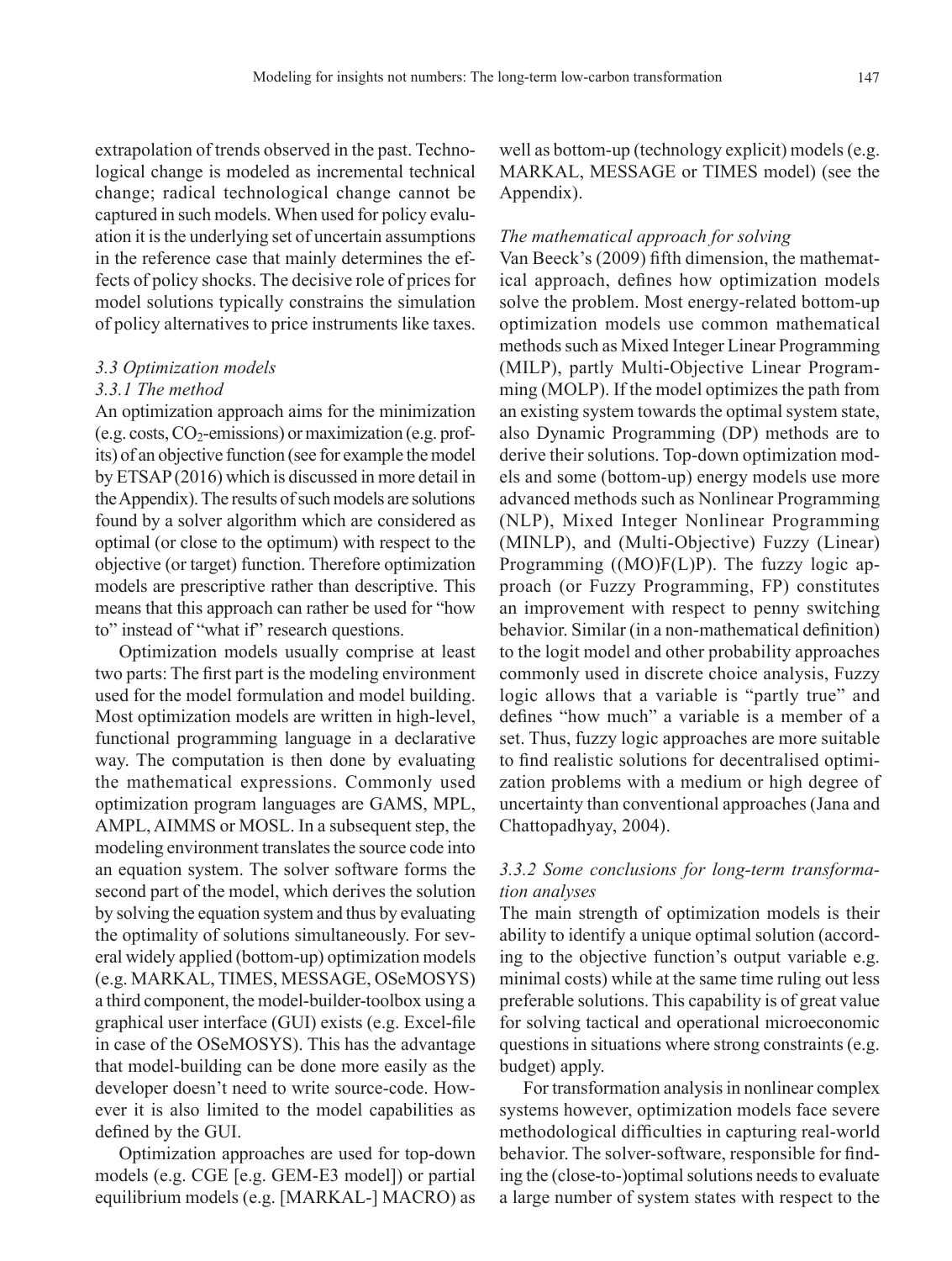objective function and the model constraints. Therefore such models are limited to a restricted complexity and/or simplifications have to be made in order to find a (close-to-)optimal solution within a reasonable time. With respect to complexity and simplifications, linear models (linear programming) define one end of the spectrum. Modern computers are easily able to solve systems with millions of equations, however the restriction to linear systems makes this kind of model formulation basically unusable for real-life research questions. A less restricted formulation are MILPs that allow variables not just to be an element of rational numbers but also of a restricted set of integers. Again such models can be solved for a very large number of equations and variables within a reasonable time if the model is defined carefully. Yet, integrating e.g. load behavior into such a structure already requires substantial modeling efforts in order to keep the model (easily) solvable. Most bottom-up energy-system models apply the MILP approach. On the other end of the spectrum range NLPs, MINLPs are much harder to solve. This is especially the case for models with positive feedback loops (concave models). NLP or MINLP therefore require that the defined model has a low degree of complexity.

Another disadvantage of (commonly solved) optimization models is their behavior with respect to inferior technologies. Usually the degree to which a given technology is part of the solution depends only on superior technologies and their restrictions as well as their own restrictions, while it is independent from inferior technologies (penny switching behavior). This is probably the main reason for the commonly held position that conventional optimization techniques are not particularly suited to analyze systems where many individual decision-makers decide on many rather small subjects. This "penny switching behavior" is not necessarily given and could be avoided in principal – at the cost of increased computational time. Yet most applied energy systems optimization models accept such a behavior in order to keep the model reasonably solvable.

Optimization models are well suited and widely applied to describe solutions for a "technological-optimal" hypothetical target system in a distant future as well as the "technologically optimal" pathway towards such a system. They are however less suited to evaluate realistic forecasts for system stages which are far from the optimal solution, as defined by the objective function, which is usually the case for real-life systems. They are furthermore not particularly apt to evaluate the real-life effects of policy measures or other framework conditions of complex energy-economic systems.

### *3.4 Neoclassical computable general equilibrium (CGE) models (top-down optimization) 3.4.1 The method*

Typically, a CGE model depicts the economy as a closed system of monetary flows across production sectors and demand agents on a yearly basis. These flows are based on real-world national input output tables as well as additional accounting data and are combined with the general equilibrium structure developed by Arrow and Debreu. Accordingly, CGE models solve numerically to find a combination of supply and demand quantities as well as (relative) prices in order to clear all of the specified commodity and factor markets simultaneously (Walras' law) (see for example the model by Capros et al. (2013a) which is discussed in more detail in the Appendix).

The basic underlying mechanisms are that producers minimize their production costs (or maximize profits) subject to technological constraints (production functions), whereas consumers maximize their consumption (or "welfare") subject to given resource and budget constraints (factor endowments and consumption functions).

Once the model is calibrated to a "benchmark" equilibrium of a certain base year it is shocked exogenously, triggering adjustments in supplied and demanded quantities and thus relative prices until all markets are in equilibrium again. The emerging new equilibrium depicts the state of the economy after the shock (i.e. shows how the economy would look like, if a certain policy had been introduced) and is compared to the benchmark equilibrium to analyze changes in endogenous variables such as activity levels of sectors and consumption, relative prices or welfare.

Mathematically CGE models are optimization problems since producers and consumers maximize/ minimize their objective functions; however the use of CGE models is more of simulation character, as typically different counterfactuals are used in economic impact analysis, leading to different solutions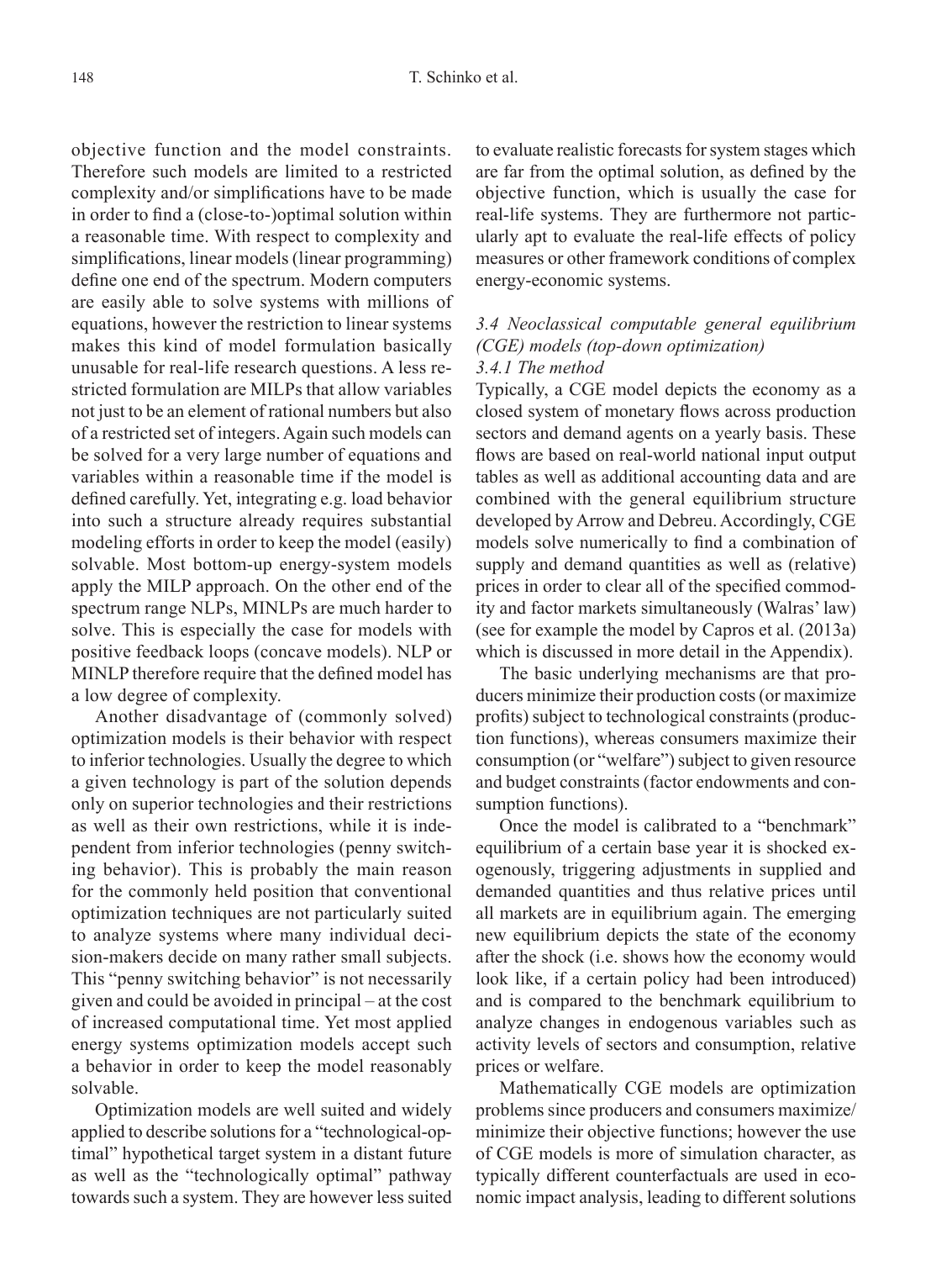of the models' optimizations routine, which then are interpreted as different results of simulation scenarios.

# *3.4.2 Some conclusions for long-term transformation analyses*

The main advantage of CGE models is their ability to capture interlinkages across all economic sectors and agents. This means that "indirect" or "knockon" effects of e.g. the introduction of an energy tax can be quantified, giving a broader picture than an isolated sectoral analysis. Since the effects to the whole economy are captured by CGE models, the effects on typical macro indicators, such as GDP, national consumption or welfare and tax income, can be analyzed.

Next to these strengths of the CGE approach there are also limitations and weaknesses<sup>1</sup>. A first conclusion to be drawn for long-term transformation analysis using CGE models is that the underlying fundamental mechanism of optimization of producers and consumers – assuming perfect information and rational behavior solely based on prices – is unrealistic, leading to unrealistic results. Many other factors than just prices determine the actual behavior of agents, hence in that regard CGE models are too short sighted. Moreover, only annual monetary flows are modeled explicitly. Capital stocks, such as buildings or power plants, are not captured, despite their importance in energy-transformation modeling.

Another potential drawback of CGE models is that they can be too aggregate and coarse with respect to technological detail. Many CGE models use sector aggregates such as the energy sector, which includes generation and distribution of all kinds of energy. The supply side of these aggregates is typically modeled as constant elasticity of substitution (CES) production functions, which combines different production inputs such as primary factors (capital, labor, resources) and intermediate inputs (material and services) to generate output. Since the different inputs are partly allowed to substitute each other, elasticities of substitution are necessary. These elasticities usually stem from regression analysis based

on historical time series, leading to the problem that there is no guarantee that they will not change in the future (Grubb et al., 2002).

With regard to climate change mitigation, the basic emission reduction mechanisms in CGE models are the following (cf. Capros et al., 2014): (i) substitution processes between fossil fuel inputs and non-fossil inputs, (ii) emission reductions due to a decline in economic (sectoral) activity and (iii) purchasing abatement equipment. However, CGE models do not allow for radical endogenous changes in the energy system (bifurcation points) which are necessary for deep decarbonization. Even if different technologies are modeled separately in CGE models (such as in top-down bottom-up hybrid models as in Fortes et al., 2014) the problem remains that no radical changes are possible endogenously within the model framework since the production functions are determined ex-ante and do not change over time. Technological change thus only happens at the margin via price induced factor substitution (endogenously), productivity growth and autonomous energy efficiency improvements (both exogenously) (cf. Böhringer and Löschel, 2004). Radical changes or the emergence of fundamentally new technologies are not possible.

Next to supply side issues, there are also weaknesses regarding the demand side. More precisely, substitution possibilities in final and intermediate demand are of crucial importance, requiring again elasticities of substitution. Analogous to production functions, also consumption functions in CGE models are determined ex-ante and do not change over time, thus limiting the representation of transformational behavioral changes of consumers.

Despite these drawbacks CGE modeling may offer also opportunities to capture the indirect effects of certain policy interventions or technological change can be provided to shock the model exogenously (on the premises of having enough data on possible future developments regarding energy technologies and energy demand available). These indirect effects are of crucial importance, as sectoral models which do not take into account a macro-economic embedding may under- or overestimate effects.

<sup>&</sup>lt;sup>1</sup>In general the underlying neoclassical theory of general equilibrium is subject to heavy critique. However, the aim of the underlying paper is to analyze the ability of different methodological approaches in the specific context of energy-transition, hence we do not further address this very general discussion of general equilibrium theory.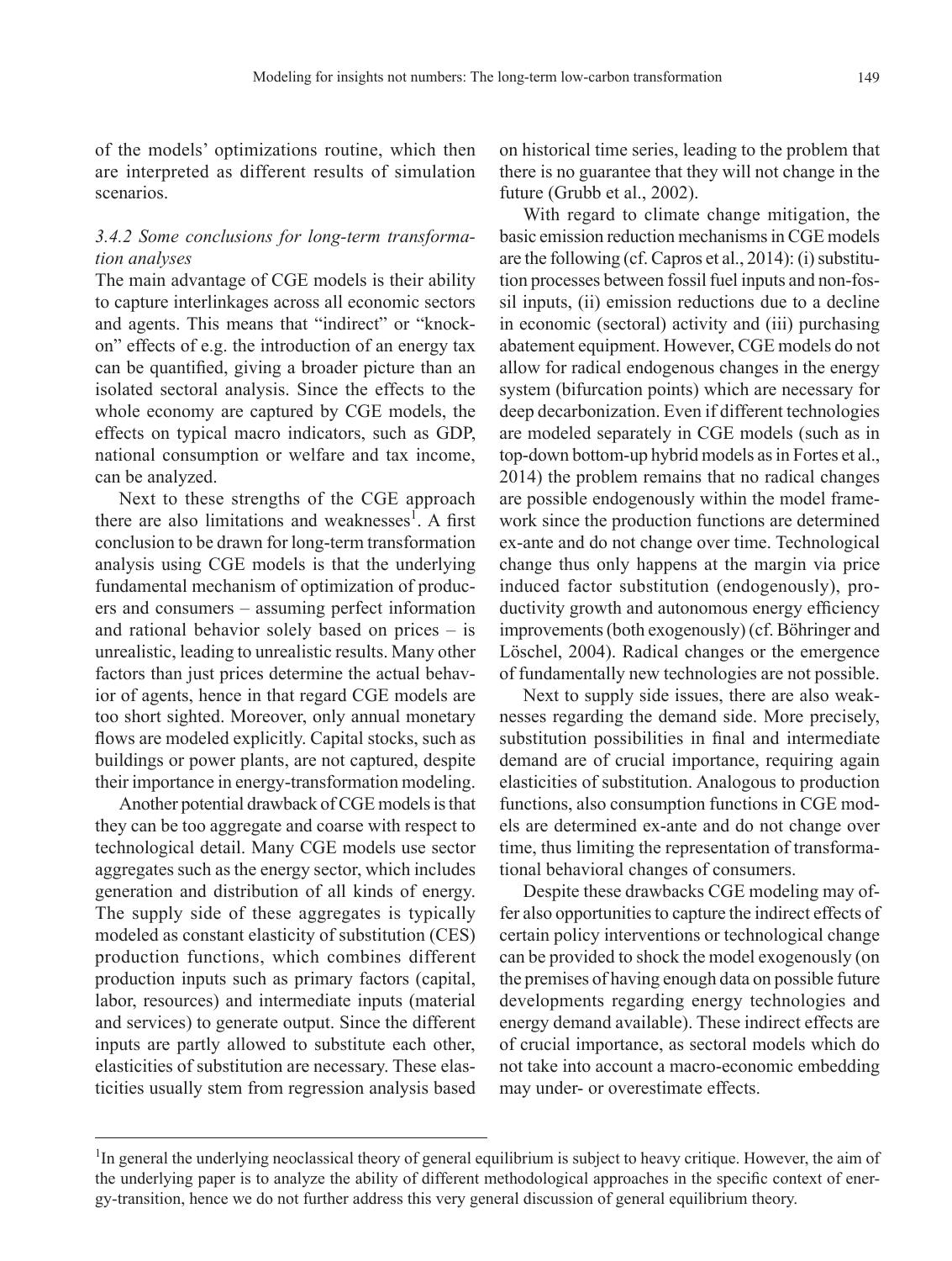# *3.5 Partial equilibrium models (bottom-up optimization*

# *3.5.1 The method*

The basic concept of equilibrium models is to determine the state where demand and supply of different commodities are equal (equilibrium price) and thus market clearance is achieved (see for example the model by E3MLab and ICCS (2014) which is discussed in more detail in the Appendix). Partial equilibrium models only consider a specific market or sector where the economic equilibrium is determined independently from prices, supply and demand from other markets. Therefore other markets and sectors are considered to be fixed, not considering possible interrelations. Thus all parameters not incorporated directly within the model have to be provided exogenously.

The advantage of partial equilibrium modes is that they are capable of describing specific markets more detailed and disaggregated. This is also beneficial for analysing the effects of different policies.

# *3.5.2 Some conclusions for long-term transformation analyses*

Some models like PRIMES have been extensively used to describe long-term transformations (Capros et al., 2013b). A possible drawback is that those models rely on exogenous parameters (e.g. world market prices for fossil fuels,  $CO<sub>2</sub>$  permit prices) and neither provide direct feedback nor consider interrelationship to the sectors and markets exogenously provided. This may have considerable drawbacks on the long run, as e.g. significant changes in energy markets may have a considerable impact on the overall economy.

# *3.6 System dynamics and simulation models 3.6.1 The method*

The concepts of system dynamics was developed by Jay W. Forrester in the late fifties with the aim to asses and improve industrial processes. System dynamics models allow in a very intuitive way to model, simulate and analyze complex dynamic problems. Hence, SD models, in contrast to optimization models, are well equipped to answer 'what if' research questions.

The basis of a system dynamics model is a system of differential equations which are numerically solved in a sequence of time steps. Characteristic to system dynamics is the incorporation of complex feedback structures within the different system variables. Thus they are simulation but not optimization models (see for example the model by Teufel et al. (2013) which is discussed in more detail in the Appendix).

The two central concepts of system dynamics are the interrelation of stocks and flows and the resulting complex feedback loops, which result either in reinforcement or in balancing (Dykes, 2010). Besides the possibility to simulate the effects of the different interrelationships within the model, SD models also provide a convenient way to analyze the driving forces within the system. In addition to the capability to describe dynamic and complex problems, SD models are increasingly combined with other methods like generic algorithms, iterative algorithms and game theoretical approaches. Also stochastic approaches, like Monte Carlo simulation, may be implemented in SD frameworks (Teufel et al., 2013).

# *3.6.2 Some conclusions for long-term transformation analyses*

Given their capability of representing stock-flow relationships and complex feedback processes, SD models hold a great potential for adequately describing real-world behavior of energy-economic systems, including long-term transformation processes. However, as this approach is a simulation and not an optimization method, SD modeling may be appropriate to simulate complex problems but it lacks the possibility to find techno-economic optimal pathways (e.g. least costs) for the transformation. Regarding this aspect the combination with other methods (e.g. optimization) could be a possible approach.

# *3.7 Backcasting models*

# *3.7.1 The method*

The backcasting<sup>2</sup> approach was developed in the 1970s by Amory Lovins for the analysis of energy systems. Backcasting is seen as an alternative to conventional energy forecasting approaches that

 $2$ The term 'backcasting' was introduced by Robinson (1982), while Lovins initially used the term 'backwards-looking analysis' (Quist, 2007).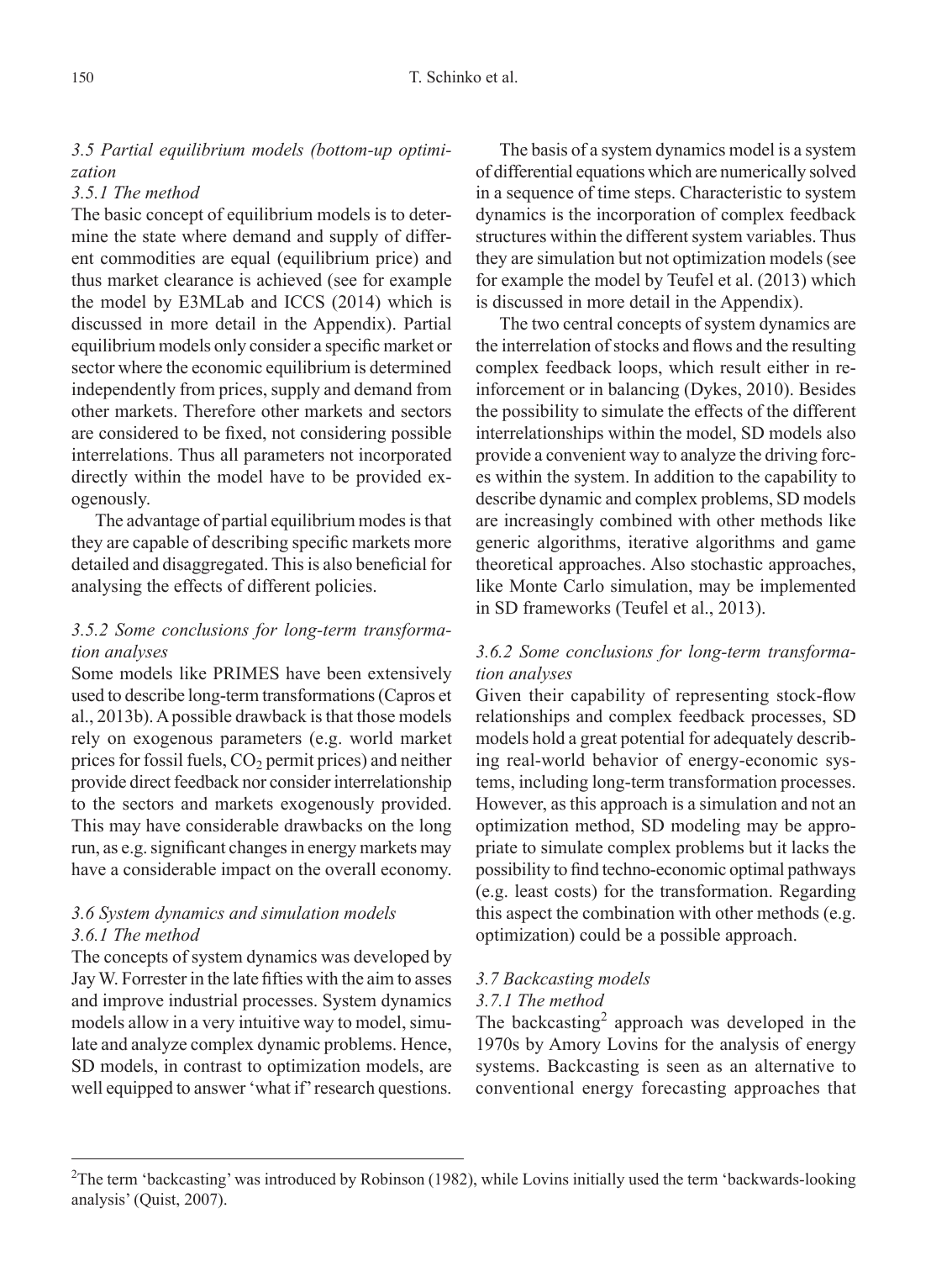estimate a continuous and substantial increase in energy demand. Since the 1970s the approach has been frequently applied in energy studies as well as in studies dealing with sustainable development in general.

In contrast to forecasting models that are usually based on past trends, backcasting approaches start from a normative vision for a desirable future, such as a low-carbon society with a reduction of GHG emissions by 80-90% by mid-century compared to 1990. From that vision of the future, a development path is traced back to the current situation. Backcasting is hence well suited for modeling complex issues such as a transformation towards sustainable consumption and production patterns. Furthermore, the approach allows for modeling structural breaks that cannot be captured with traditional forecasting approaches. This is a valuable feature for modeling the very long-run, as a mere continuation of past trends over the next decades is very unlikely (see for example the model by Köppl and Schleicher (2014) which is discussed in more detail in the Appendix).

Backcasting is frequently used for (more or less) qualitative descriptions of the future (see e.g. Wächter et al., 2012 for Austria). In their energy perspectives for Austria, Köppl and Schleicher (2014) use the quantitative backcasting model sGAIN for analyzing low-carbon energy structures in Austria for 2030 and 2050.

# *3.7.2 Some conclusions for long-term transformation analyses*

Relevant for long run transformations is the ability to capture structural breaks that are necessary for a fundamental transformation of existing energy systems. This applies also to a clearer depiction of specific technologies and thus comes closer to include more radical technological change. Backcasting requires the definition of explicit target values that need to be thoroughly chosen and argued. The same holds true for modeling of the paths between the future vision and the current situation.

# *3.8 Multi agent or agent based models (ABM) 3.8.1 The method*

The ABM approach a very general one as it can be used to model nearly any system in dependency of the purpose of the model (see for example the model by Richstein et al. (2014) which is discussed in more detail in the Appendix). The variety of application ranges from physical over biological to social systems, while the approach is often seen in contrast to Equation Based Modeling (EBM) or SD, which have a similar general applicability. In a strict technical perspective, there is no difference between ABM and EBM as any ABM can be also expressed by an explicit set of mathematical formulas used by EBM (Epstein, 2006). However, in practice this set of formulas would be of hardly manageable size and complexity. The specifics of ABM, constituting a manageable modeling framework and distinguishing them from other modeling approaches, refer to three crucial points.

- 1. *The subjects of modeling are the system's individual components and their behavior*. The behavior of the modeled agents depends on the local interaction with other system elements and individual optimization based on each agent's particular characteristic (as e.g. endowment, location or size).
- 2. *The possibility of (geographical) spatial representation of system elements*. Agents do usually not interact with all possible system elements but only with those in their neighborhood. This specification can capture particularities for interaction including topological circumstance, transfer of information and network structures.
- 3. *The stochastic process of simulation*. Other than deterministic approaches, in which the outcome of a model is fully determined by the parameter setting and the initial conditions, stochastic approaches as ABM bear an inherent randomness. Therefore one individual model simulation with a specific parameter setting and initial conditions can show only one possible outcome out of a well defined function space, but not a general solution (Epstein, 2006, p.29).

As an implication of the first specific, a system behavior may arise, which cannot be predicted from the behavior of the individual agents, as it emerges from the adaptive interaction between the agents and their environment. In that way ABMs are a bottom-up approach in which the autonomous behavior of the agents determines the state of the system instead of a top-down approach (like in System Dynamics or CGE models) in which the state of the system is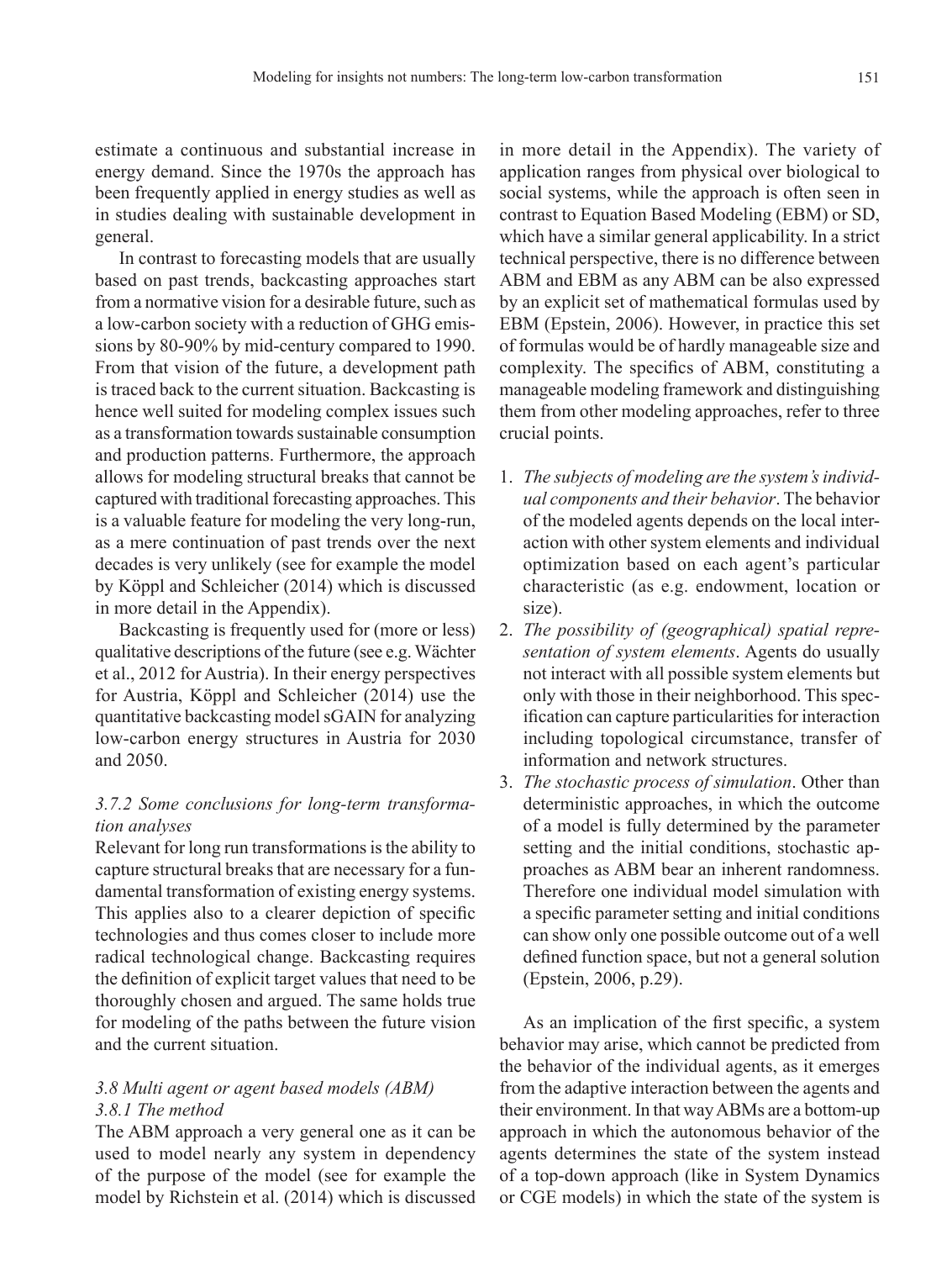described only by variables. Further, an analysis of an ABM can be made not only on the aggregate system output but also on the agent level. However, an empirical ABM approach usually needs not only other/ unconventional sources of data but also relies more heavily on more comprehensive data, specifying the multiple agents' particular characteristics.

Concerning the second specific, a large range of modeling possibilities becomes relative easily accessible. Models of social or economic systems in an agent based framework are only seldom restricted to *homo economicus* decision rules and can relax certain stringent conditions from neoclassical models, like perfect information, location or size of agents, while still yielding a fruitful analysis (cf. Epstein, 2006, p.xvif).

The third specific of a stochastic simulation is closer to processes in the natural world because of its inherent randomness. However, this has the price of stark increasing complexity of the model, demanding a comprehensive way of simulating and analyzing the model. On the other hand, stochastics determine discrete decisions of agents and simulation in discrete time steps.

# *3.8.2 Some conclusions for long-term transformation analyses*

With ABMs questions of emergence can be treated as the systems behavior results of the interaction of its components. ABMs can merge the micro with the macro perspective in that sense that well studied individual behavior (as e.g. of plants, animals, people…) can be modeled in one framework with changing system conditions – the state of system changes because of the individual behavior and at the same time the individuals adapt their behavior to the changes of the system. Within the approach of ABM uncertainties can be addressed because of the stochastic modeling character. ABMs can also handle "non-equilibrium dynamics" – if equilibrium exists but is not attainable (e.g. on acceptable time scale) (cf. Epstein, 2006).

Additionally to mathematical and statistical modeling abilities, as necessary in other approaches (e.g. econometrics), also further modeling as well as programming and simulation skills are needed. This contains on the one hand the inclusion of different concepts as adaptive behavior, interaction and emergence. And on the other hand, stochastics affords an iterative way for testing and analyzing models. As already mentioned, data mining for empirical modeling with ABMs in social sciences is a big issue, as mostly micro data on an individual base for a large number of agents would be often required.

The explicit consideration of interrelations between individual actors brought together in the socioeconomic-climate-energy nexus may be an advantage for describing long run transformation processes. In combination with a stochastic modeling approach the bottom-up nature of ABMs is more closely reflecting the emergent behavior and inherent randomness of real world circumstances. Moreover, the explicit spatial representation of system elements allows for a more realistic representation of social-ecological interactions, including topological circumstance, transfer of information, and network structures. Despite these potential strengths of the ABM modeling approach, the highly detailed model structure comes at the price of substantial empirical data requirements in order to properly characterize the different agents' particular characteristics and behaviors.

### **4. Discussion and conclusions**

Existing energy- and climate-economic modeling approaches are increasingly seen with skepticism regarding their ability to forecast the long-term evolution of social-ecological systems. The socioeconomic-climate-energy nexus is a highly complex nonlinear social-ecological system, its subtleties so far most often only poorly dealt with when developing and assessing transformation pathways leading to a societally desirable low-carbon future. This paper reports a structured review of state-of-the-art national and international climate- and energy-economic modeling approaches, focusing on their respective abilities and limitations to develop and assess pathways towards a low-carbon society.

We find that existing methodological approaches have some fundamental deficiencies that limit their potential to understand the subtleties of long-term low-carbon transformation processes. Table I depicts a qualitative scoreboard for different methodological approaches' capability of representing real-world aspects relevant for long-term energy transformation analysis. It is important to note here that this scoreboard is only a first qualitative mapping based on a systematic review of relevant literature. Most modeling approaches that were analyzed (specifically econometrics, CGE, and New Keynesian approaches) are characterized by an almost complete absence of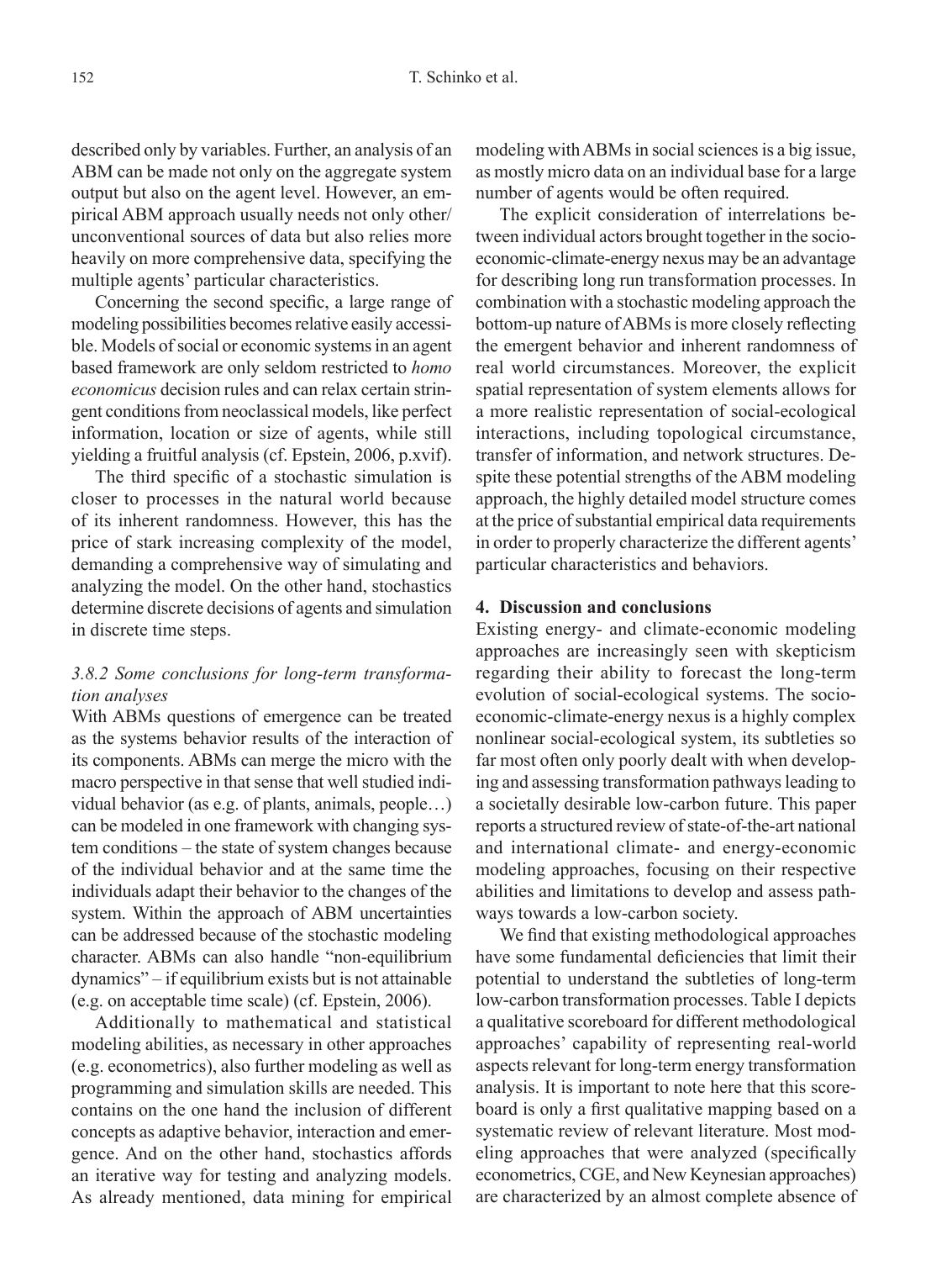

|                                                                                    |                                                                        |     | Methodological approach |                    |             |            |
|------------------------------------------------------------------------------------|------------------------------------------------------------------------|-----|-------------------------|--------------------|-------------|------------|
| Model characteristics relevant for long-<br>term low-carbon transformation anlysis | $\ensuremath{\textsc{Econometrics}}$   New Keynesian<br>$\overline{C}$ | CGE | equilibrium<br>Partial  | System<br>Dynamics | Backcasting | <b>ABM</b> |
| Disruptive/non-linear) technological change                                        |                                                                        |     |                         |                    |             |            |
| Technological detail                                                               |                                                                        |     |                         |                    |             |            |
| International (trade) relations                                                    |                                                                        |     |                         |                    |             |            |
| Energy cascade                                                                     |                                                                        |     |                         |                    |             |            |
| Price and market mechanisms                                                        |                                                                        |     |                         |                    |             |            |
| Economic feedbacks and rebound effects                                             |                                                                        |     |                         |                    |             |            |
| Non-market mechanisms                                                              |                                                                        |     |                         |                    |             |            |
| Structures vs. mechanisms                                                          |                                                                        |     |                         |                    |             |            |
| Stocks vs. flows                                                                   |                                                                        |     |                         |                    |             |            |
| Financing/investment                                                               |                                                                        |     |                         |                    |             |            |
| Institutions                                                                       |                                                                        |     |                         |                    |             |            |
| Behavioral mechanisms                                                              |                                                                        |     |                         |                    |             |            |
| Out of equilibrium situations                                                      |                                                                        |     |                         |                    |             |            |
| Risk and uncertainty                                                               |                                                                        |     |                         |                    |             |            |

details of the energy cascade. In particular they lack to model the central role of functionalities or services that are provided by the interaction of energy flows and corresponding stock variables. Further they are not well equipped for analyzing radical technological changes. Model results often depend on only a single mechanism depicted by the respective modeling approach e.g. for CGE models, partial equilibrium models or New Keynesian models (relative) price changes are the key drivers. Reversely, top-down integrated assessment models aim to include as many mechanisms as possible and are hence capable of capturing feedback effects between sub-elements (economy, climate system, society, other environment) of the social-ecological system under consideration, but this comes at the cost of either (a) working on a very coarse level of detail, with e.g. only limited explicit representation of alternative technologies and using highly uncertain functions for relating system variables to each other (hard-linked IAMs) or (b) experiencing problems in convergence and consistency among the models used (soft-linked IAMs).

Bottom-up, partial equilibrium optimization models investigating energy systems are capable of depicting a rich technological detail and of identifying techno-economically optimal solutions (as defined by an objective function), while ruling out inferior solutions. However, due to high computing requirements these models are limited to restricted complexity (e.g. convexity and missing macroeconomic feedbacks) and are therefore less well suited to evaluate realistic forecasts of energy-economic system states which are far from the optimal solution as defined by the objective function, which is usually the case for real-life systems. Moreover, partial equilibrium optimization models are only able to capture certain techno-economic aspects of the overall social-ecological system and thus cannot track important feedback effects with e.g. the climate or social system.

Comparatively novel methodological approaches such as SD models or ABMs do allow for representing stock-flow relationships and dynamic, disruptive transformation processes as well as system emergence but lack the possibility to find techno-economic optimal pathways (e.g. least cost, minimizing energy demand, minimizing emissions) and tend to be highly resource intensive regarding empirical data input, which is, however, critical for deriving real-world relevant results. Moreover for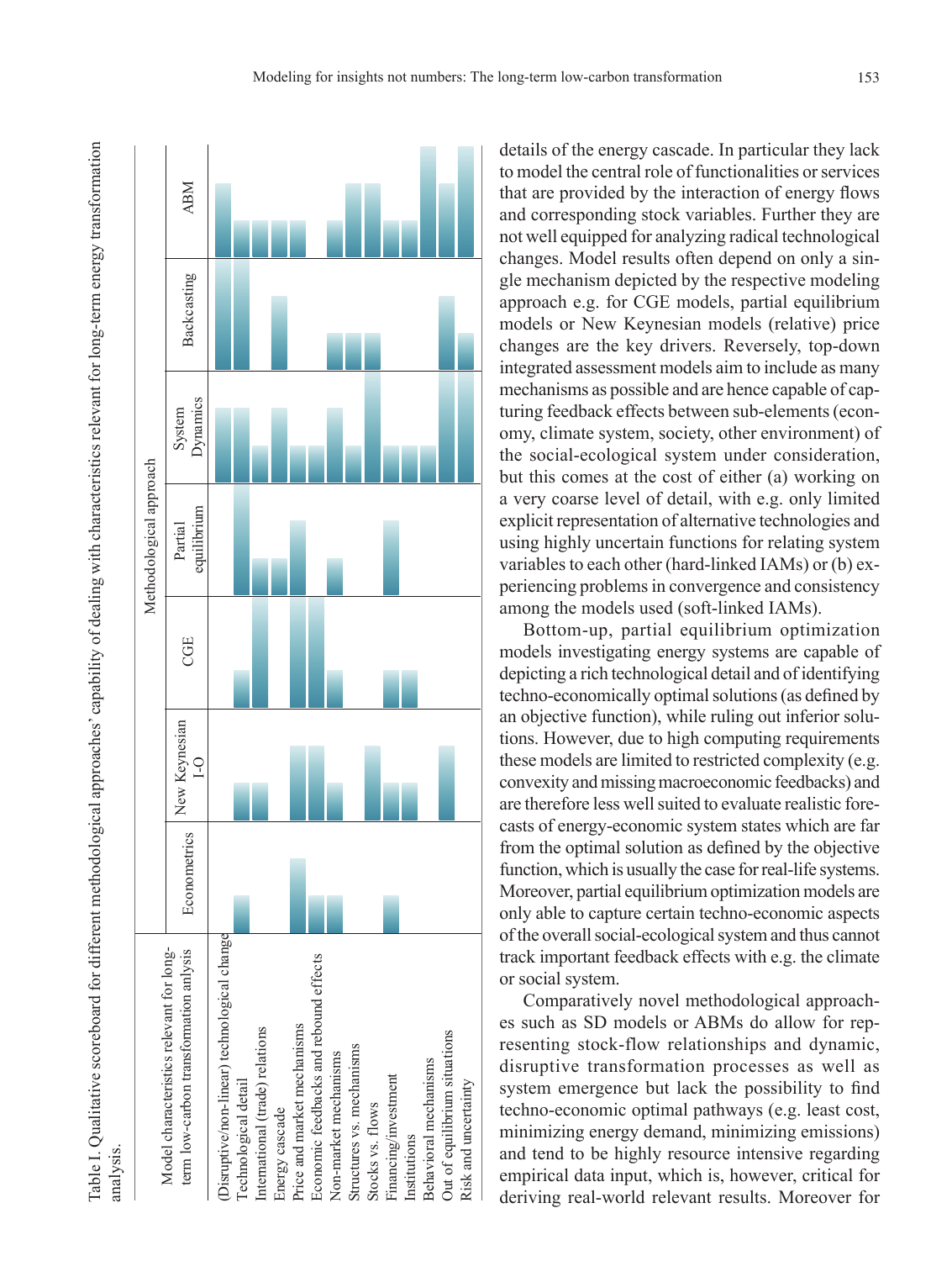SD models and ABMs, just as for more traditional approaches such as CGE approaches, problems might occur regarding the separation of the structure  $-e.g.$ the elements of an energy system – from the mechanisms that are generating these structures. What is true for all modeling techniques mentioned so far is that the respective results are heavily driven by exogenous input (parameter) assumptions (e.g. price elasticities, perfect information, rational behavior of agents, model closures) which are in turn triggering endogenous responses within the model.

Based on this review we suggest that a methodological framework for analyzing long-run low-carbon energy transformations has to move beyond current state of the art techniques and simultaneously fulfill the following requirements: (1) representation of an inherent dynamic analysis, describing and investigating explicitly the path between different states of system variables, (2) specification of details in the energy cascade, in particular the central role of functionalities and services that are provided by the interaction of energy flows and corresponding stock variables, (3) reliance on a clear distinction between structures of the sociotechnical energy system and socioeconomic mechanisms to develop it and (4) ability to evaluate pathways along societal criteria (e.g. least cost, minimizing GHG emissions, minimizing local air pollution). Furthermore, a crucial task in modeling is to specify explicitly whether a model element is determined endogenously or exogenously, ideally governed by the demands of the underlying question to be answered.

Given the specific strengths and weaknesses of all energy-economic modeling approaches available we propose the development of a versatile multi-purpose integrated modeling framework for moving forward the meaningful analysis of a transformation towards a low-carbon society. A model constructed as a modular package would allow for the selection of the most promising building blocks from different existing modeling frameworks to serve the more general purpose and enable the user to select only those (sub)modules that are relevant for answering specific questions. This paper identified respective strengths and weaknesses to guide such development. Further research is necessary to first establish conceptual frameworks of modular modeling packages and then to foster their operationalization in the context of long-term low-carbon

transformation analysis. A first conceptual attempt how this could be done is indicated in Schleicher et al. (2016), where within the approach of deepened structural modeling the functionalities of an energy system are determined via (a) the corresponding energy flows but also (b) the relevant application and transformation technologies, with feedbacks on the socioeconomic system.

#### **Acknowledgments**

This research was supported by the Austrian Climate and Energy Fund, project ClimTrans 2050 within the Austrian Climate Research Programme (ACRP). We thank for contributions by Thomas Gallauner, Claudia Kettner, Angela Köppl, Andreas Müller, Stefan Nabernegg and Ilse Schindler, and benefitted from discussions within the whole research team.

#### **References**

Anderson K., 2015. Duality in climate science. Nat. Geosci. 8, 898-900.

doi: 10.1038/ngeo2559

- Barker T., 2008. The economics of avoiding dangerous climate change. An editorial essay on The Stern Review. Climatic Change 89, 173-194. doi:10.1007/s10584-008-9433-x
- Böhringer C. and Löschel A., 2004. TranSust Model Features. Policy Analysis based on Computable Equilibrium. Available at: [http://www.transust.org/models/](http://www.transust.org/models/pace/TranSust_ModelFeatures_PACE.pdf) [pace/TranSust\\_ModelFeatures\\_PACE.pdf](http://www.transust.org/models/pace/TranSust_ModelFeatures_PACE.pdf) [accessed on December 21, 2016].
- Böhringer C. and Rutherford T.R., 2008. Combining bottom-up and top-down. Energ. Econ. 30, 574-596. [doi: 10.1016/j.eneco.2007.03.004](http://dx.doi.org/10.1016/j.eneco.2007.03.004)
- Cambridge Econometrics, 2016. E3ME- A global macro-econometric model. [http://www.camecon.com/](http://www.camecon.com/how/e3me-model/) [how/e3me-model/](http://www.camecon.com/how/e3me-model/) [accessed on December 21, 2016].
- Capros P., van Regemorter D., Paroussos L., Karkatsoulis P., Perry M., Abrell J., Ciscar J., Pycroft J. and Saveyn B., 2013a. Institute for Prospective Technological Studies. GEM-E3 model documentation. Publications Office, Luxembourg.
- Capros P., De Vita A., Tasios N., Papadopoulos D., Siskos P., Apostolaki E., Zampara M., Paroussos L., Fragiadakis K., Kovaritakis N., Höglund-Isaksson L., Winiwarter W., Purohit P., Böttcher H., Frank S., Havlik P., Gusti M. and Witzke H. P., 2013b. EU Energy, Transport and GHG Emission Trends to 2050 – Reference Scenario 2013. European Union.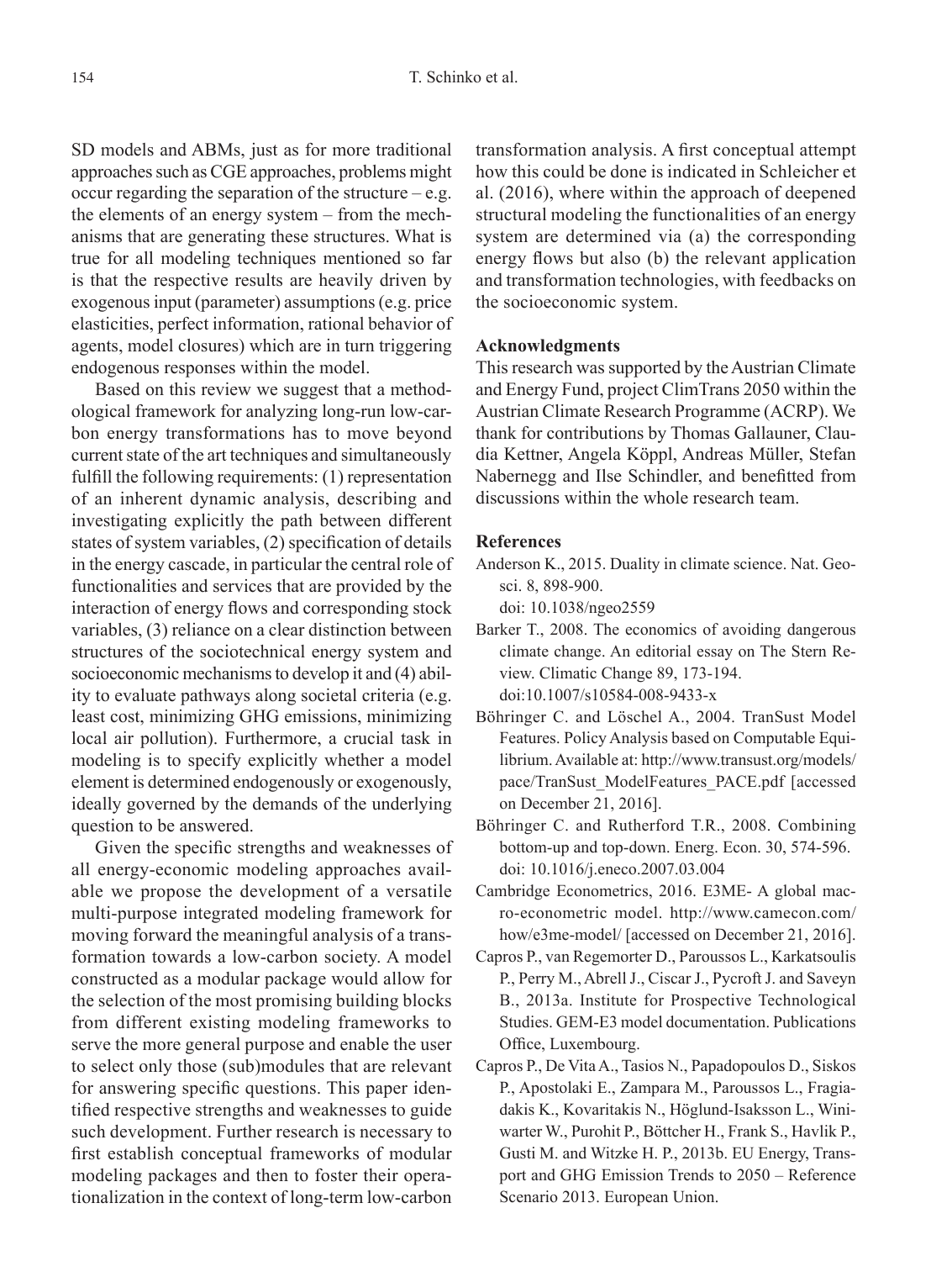Capros P., Paroussos L., Fragkos P., Tsani S., Boitier B., Wagner F., Busch S., Resch G., Blesl M. and Bollen J., 2014. Description of models and scenarios used to assess European decarbonisation pathways. Energ. Strat. Rev. 2, 220-230.

doi: 10.1016/j.esr.2013.12.008

- Catenazzi G., 2009. Advances in techno-economic energy modeling: Costs, dynamics and hybrid aspects. Dissertation, Swiss Federal Institute of Technology (ETH), Zürich.
- Dykes K., 2010. System Dynamics & Sustainable Energy. Available at: [http://ocw.mit.edu/courses/](http://ocw.mit.edu/courses/nuclear-engineering/22-081j-introduction-to-sustainable-energy-fall-2010/lectures-and-readings/MIT22_081JF10_lec21a.pdf) [nuclear-engineering/22-081j-introduction-to-sus](http://ocw.mit.edu/courses/nuclear-engineering/22-081j-introduction-to-sustainable-energy-fall-2010/lectures-and-readings/MIT22_081JF10_lec21a.pdf)[tainable-energy-fall-2010/lectures-and-readings/](http://ocw.mit.edu/courses/nuclear-engineering/22-081j-introduction-to-sustainable-energy-fall-2010/lectures-and-readings/MIT22_081JF10_lec21a.pdf) [MIT22\\_081JF10\\_lec21a.pdf](http://ocw.mit.edu/courses/nuclear-engineering/22-081j-introduction-to-sustainable-energy-fall-2010/lectures-and-readings/MIT22_081JF10_lec21a.pdf) [accessed on December 21, 2016].
- Edenhofer O., Pichs-Madruga R., Sokona Y., Farahani E., Kadner S., Seyboth K., Adler A., Baum I., Brunner S. and Eickemeier P. et al., 2014. Climate change 2014: mitigation of climate change. Contribution of Working Group III to the Fifth Assessment Report of the Intergovernmental Panel on Climate Change, 511-597.
- Epstein J.M., 2006. Generative social science. Studies in agent-based computational modeling. Princeton University Press, Princeton, 384 pp.
- ETSAP, 2016. MARKAL. Available at: [http://iea-etsap.](http://iea-etsap.org/index.php/etsap-tools/model-generators/markal) [org/index.php/etsap-tools/model-generators/markal](http://iea-etsap.org/index.php/etsap-tools/model-generators/markal) [accessed on December 21, 2016].
- E3MLab and ICCS, 2014. PRIMES Model Detailed model description. E3MLab/ICCS at National Technical University of Athens. Available at: [http://www.](http://www.e3mlab.ntua.gr/e3mlab/PRIMES%20Manual/The%20PRIMES%20MODEL%202013-2014.pdf) [e3mlab.ntua.gr/e3mlab/PRIMES%20Manual/The%20](http://www.e3mlab.ntua.gr/e3mlab/PRIMES%20Manual/The%20PRIMES%20MODEL%202013-2014.pdf) [PRIMES%20MODEL%202013-2014.pdf](http://www.e3mlab.ntua.gr/e3mlab/PRIMES%20Manual/The%20PRIMES%20MODEL%202013-2014.pdf) [accessed on December 21, 2016].
- Fortes P., Pereira R., Pereira A. and Seixas J., 2014. Integrated technological-economic modeling platform for energy and climate policy analysis. Energy 73, 716-730.

doi: 10.1016/j.energy.2014.06.075

- Grubb M., Edmonds J., ten Brink P. and Morrison M., 1993. The cost of limiting fossil-fuel  $CO<sub>2</sub>$  emissions: A survey and analysis. In: Annu. Rev. Energ. Env. 18 (R. H. Socolow et. al., Eds.), 397-478.
- Grubb M., Kohler J. and Anderson D., 2002. Induced technical change in energy and environmental modeling: Analytic approaches and policy implications. Ann. Rev. Energ. Env. 27, 271-308.

doi: 10.1146/annurev.energy.27.122001.083408

- Herbst A., Toro F., Reitze F. and Jochem E., 2012. Introduction to energy systems modeling. Swiss Journal of Economics and Statistics 148,111-135.
- Hourcade J.C., Richels R., Robinson J., Chandler W., Davidson O.R., Edmonds J., Finon D., Grubb M[., Hal](http://orbit.dtu.dk/en/persons/kirsten-halsnaes(2a332517-569b-4605-8acb-d6fa07a09323).html)[snæs K.](http://orbit.dtu.dk/en/persons/kirsten-halsnaes(2a332517-569b-4605-8acb-d6fa07a09323).html), Hogan K., Jaccard M., Krause F., La Rovere E., Montgomery W.D., Nastari P., Pegov A., Richards K., Schrattenholzer L., Siniscalco D., Shukla P.R., Sokona Y., Sturm P. and Tudini A., 1996. Estimating the cost of mitigating greenhouse gases. In: Climate Change 1995: Economic and social dimensions of climate change. Contribution of Working Group III to the Second Assessment Report of the IPCC (Bruce J.P., Lee H. and Haites E.F., Eds.). University Press, Cambridge, 263-296.
- Hourcade J.C., Jaccard M., Bataille C. and Ghersi F., 2006. Hybrid modeling: New answers to old challenges. Energ. J. 2 (special issue), 1-12. doi: 10.2307/23297043
- IPCC, 2014. Summary for policymakers. In: Climate Change 2014: Mitigation of Climate Change. Contribution of Working Group III to the Fifth Assessment Report of the Intergovernmental Panel on Climate Change (Edenhofer O., Pichs-Madruga R., Sokona Y., Farahani E., Kadner S., Seyboth K., Adler A., Baum I., Brunner S., Eickemeier P., Kriemann B., Savolainen J., Schlömer S., von Stechow C., Zwickel T. and Minx J. C., Eds.). Cambridge University Press, Cambridge, New York.
- Jackson T., Drake B., Victor P., Kratena K. and Sommer M., 2014. Foundations for an Ecological Macroeconomics. Literature Review and Model Development. WWW for Europe Working Paper No. 65.
- Jana C. and Chattopadhyay R.N., 2004. Block level energy planning for domestic lighting – a multi-objective fuzzy linear programming approach. Energy 29, 1819- 1829. doi: 10.1016/j.energy.2004.03.095
- Jochem P.,  $2009$ . A  $CO<sub>2</sub>$  Emission trading scheme for German road transport – Assessing the impacts using a meso economic model with multi-agent attributes. Nomos, Baden-Baden, 194 pp.
- Köppl A. and Schleicher S., 2014. Energieperspektiven für Österreich. Teilbericht 1: Zielorientierte Strukturen und Strategien für 2020. WIFO Monographs.
- Kratena K. and Sommer M., 2014. Labour market policy and environmental fiscal devaluation: A Cure for Spain in the aftermath of the great recession? WIFO Working Paper No. 476/2014.
- Pindyck R.S., 2013. Climate change policy: What do the models tell us? NBER Working Paper No. 19244.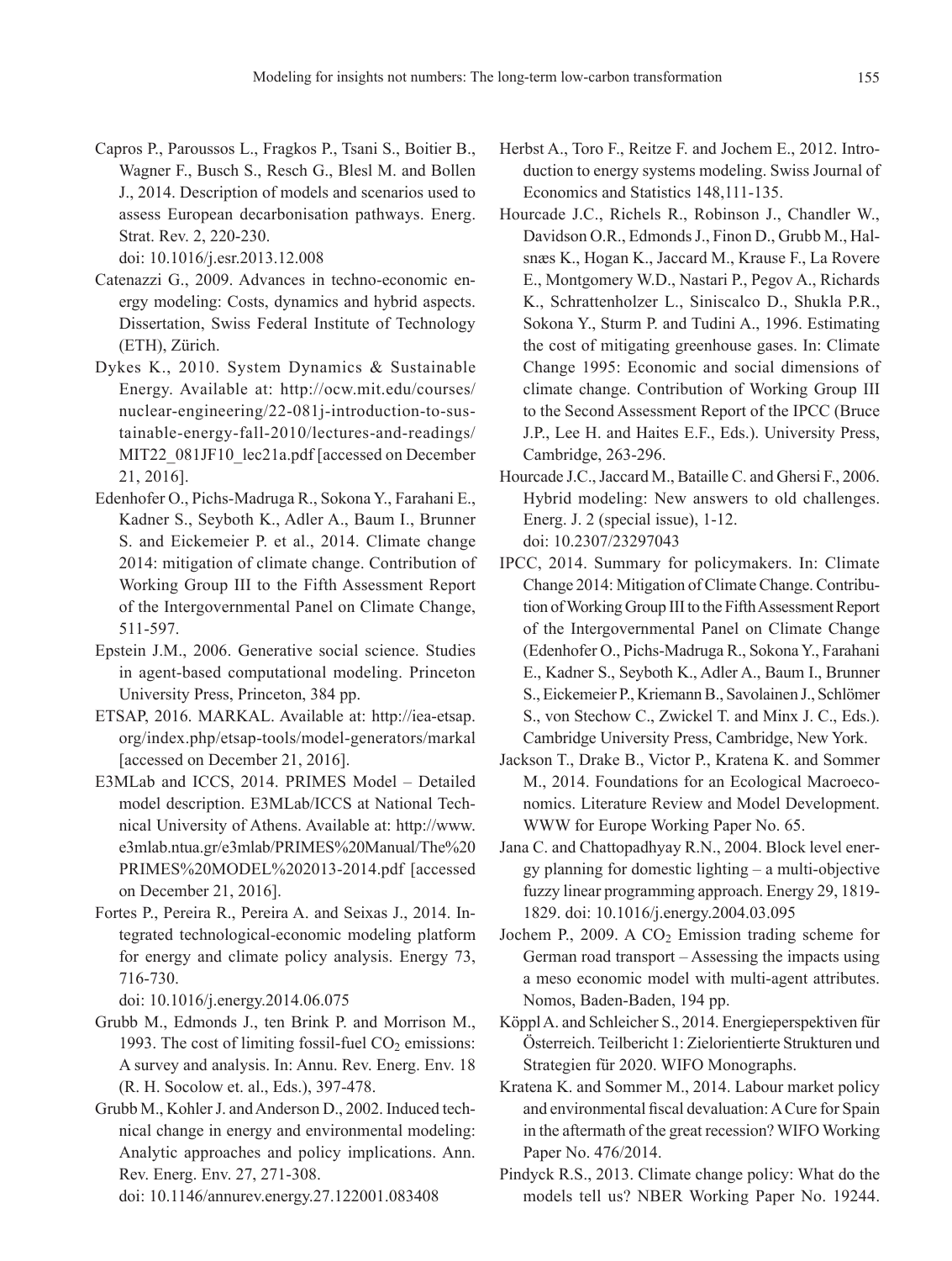Available at: <http://www.nber.org/papers/w19244.pdf> [accessed on December 21, 2016].

- Pindyck R.S., 2015. The use and misuse of models for climate policy. NBER Working Paper No. 21097. Available at: <http://www.nber.org/papers/w21097> [accessed on December 21, 2016]. doi: 10.3386/w21097
- Pindyck R.S. and Wang N., 2013. The economic and policy consequences of catastrophes. American Economic Journal: Economic Policy 5, 306-339. [doi: 10.1257/pol.5.4.306](http://dx.doi.org/10.1257/pol.5.4.306)
- Quist J.N., 2007. Backcasting for a sustainable future: the impact after 10 years. Ph.D. thesis. Eburon, Delft.
- Richstein, J.C., Chappin E.J.L. and de Vries L.J., 2014. Cross-border electricity market effects due to price caps in an emission trading system: An agent-based approach. Energ. Policy 71, 139-158. doi: 10.1016/j.enpol.2014.03.037
- Robinson J.B., 1982. Energy backcasting. A proposed method of policy analysis. Energ. Policy 10, 337-344. doi: 10.1016/0301-4215(82)90048-9
- Schade W., Jochem E., Barker T., Catenazzi G., Eichhammer W., Fleiter T., Held A., Helfrich N., Jakob M., Criqui P., Mima S., Quandt L., Peters A., Ragwitz M., Reiter U., Reitze F., Schelhaas M., Scrieciu S. and Turton H., 2009.  $ADAM - 2$  degree scenario for Europe – policies and impacts. Deliverable M1.3 of ADAM (Adaptation and Mitigation Strategies: Supporting European Climate Policy). Project funded by the European Commission 6th RDT Programme. Karlsruhe, Germany.
- Schleicher S.P., Hofer C., Schinko T., Steininger K.W., Jonas M. and Zebrowski P., 2016. Energy modeling that matters for reality: A handbook for deepened

structural modeling approach. ClimTrans 2050 Working Paper. Available at: [http://climtrans2050.wifo.](http://climtrans2050.wifo.ac.at/tiki-index.php?page=Project+Output) [ac.at/tiki-index.php?page=Project+Output](http://climtrans2050.wifo.ac.at/tiki-index.php?page=Project+Output) [accessed on December 21, 2016].

- Starfield A.M., Smith K.A. and Bleloch A.L., 1990. How to model it: Problem solving for the computer age. Burgess International Group, 206 pp.
- Steininger K.W. and Voraberger H., 2003. Exploiting the medium-term biomass energy potentials in Austria: A comparison of costs and macroeconomic impact. Environ. Resour. Econ. 24, 359-377. doi: 10.1023/A:1023680125027
- Stern N., 2016. Current climate models are grossly misleading. Nature 530, 407-409. doi: 10.1038/530407a
- Stern N., 2007. The economics of climate change: The Stern Review. Cambridge University Press, Cambridge, 712 pp.
- Teufel F., Miller M., Genoese M. and Fichtner W., 2013. Review of system dynamics models for electricity market simulations. Working Paper Series in Production and Energy 2. Karlsruhe Institute of Technology.
- UNFCCC, 2015. Paris Agreement. Annex to the adoption of the Paris Agreement, Decision CP.21. United Nations Framework Convention on Climate Change, FCCC/CP/2015/l.9/Rev.1.
- Van Beeck N., 1999. Classification of energy models. FEW 777, Tilburg University and Eindhoven University of Technology.
- Wächter P., Ornetzeder M., Rohracher H., Schreuer A. and Knoflacher M., 2012. Towards a sustainable spatial organization of the energy system: Backcasting experiences from Austria. Sustainability 4, 193-209. doi: 10.3390/su4020193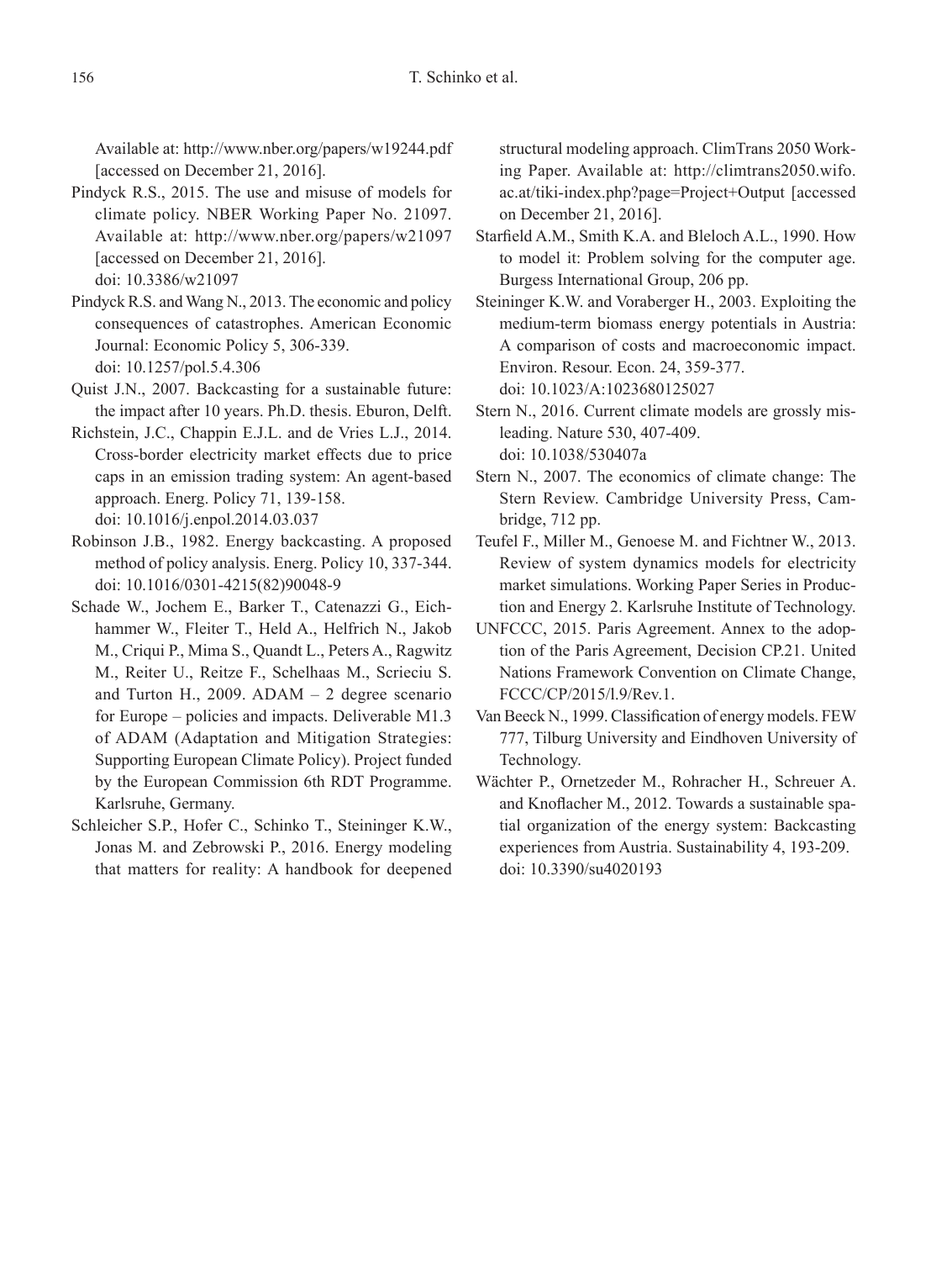# **Appendix**

# *A.1 Representative models for the different methodological approaches*

For each of the model classes distinguished in section 3 by their underlying methodology, in the following we select representative "prototypical" models for further investigation. As a "prototypical" model we define a model which is prominently used in the analyses of energy-economic research questions either by the research community or by policy makers (such as the EU).

### *A.2 Representative econometric models for the energy system of an economy*

A typical representative model with a global coverage is E3ME, a macro-econometric E3 (Energy-Environment-Economy) model. Models like E3ME claim as a distinctive feature their treatment of resource use, including energy, and the related greenhouse gas emissions embedded into sectoral economic framework (Cambridge Econometrics, 2016).

Despite the merits of such an integration many deficiencies as to the treatment of energy remain that are crucial for obtaining a better understanding of long-run transformation processes. These shortcomings concern the rather simplistic treatment of technological progress, the overstated role of prices as drivers for structural changes, and the limited treatment of the cascade structure of the energy system.

# *A.3 Representative new-Keynesian model - the WIFO DYNK model*

The DYNK model by WIFO (Kratena and Sommer, 2014) treats energy use in a detailed way. In the household sector, an innovative approach for modeling energy demand is used: Starting point is energy service demand which is the result of the energy efficiency of the capital stock and final energy demand by fuel type. This approach explicitly illustrates the role of stock-flow interactions in the provision and demand of energy services. Household energy service demand is determined by the energy service price, as a function of the energy price and the energy efficiency parameter. In the short run, liquidity constraints and a fixed capital stock – reflected in a given efficiency parameter – imply that energy service demand is determined by changes in

the energy price. In the long run, changes in energy prices induce adjustments of the capital stock that can result in changes in the energy efficiency parameter and thereby affect the energy service price.

In the production sector, the input factors capital (K), labor (L), energy (E), imported non-energy materials  $(M<sup>m</sup>)$  and domestic non-energy materials  $(M<sup>d</sup>)$ are differentiated. The shares of the different input factors in production are determined using a translog specification based on factor prices. In a second step, the shares of the different fuel types are estimated, also based on a translog function. Technological change is modeled via autonomous technological change, for the different input factors as well as in form of total factor productivity.

The merit of the WIFO DYNK model is that it illustrates the interaction of stocks and flows for energy services. What drives the demand for energy services, however, is exclusively driven by prices.

# *A.4 Representative optimization models for the energy system of an economy*

The MARKAL (MARKet ALlocation) model, its successor the TIMES (Model) model, the MESSAGE model (Model), and the OSeMOSYS (Model) are well-known and widely applied energy system optimization models.

MARKAL and TIMES are dynamic (path dependent) bottom-up optimization modeling toolboxes developed by the International Energy Agency (IEA) within the Energy Technology Systems Analysis Programme (ETSAP). MARKAL was developed in the mid-90s, TIMES in the early to mid-2000s. According to the MARKAL homepage it is now applied by more than 70 institutions in more than 35 countries (ETSAP, 2016).

MARKAL focuses on the energy sector only, the main purpose of MARKAL models is to identify and evaluate "target-oriented integrated energy analysis and planning" using a least cost approach. The MARKAL toolbox has been superseded by the TIMES (ModeltoolboxmodelThe main advantage of TIMES compared to MARKAL is its flexibility. It allows several interacting regions and to sub-divide the year into several user-defined time periods. Both toolboxes contain a partially equilibrium models for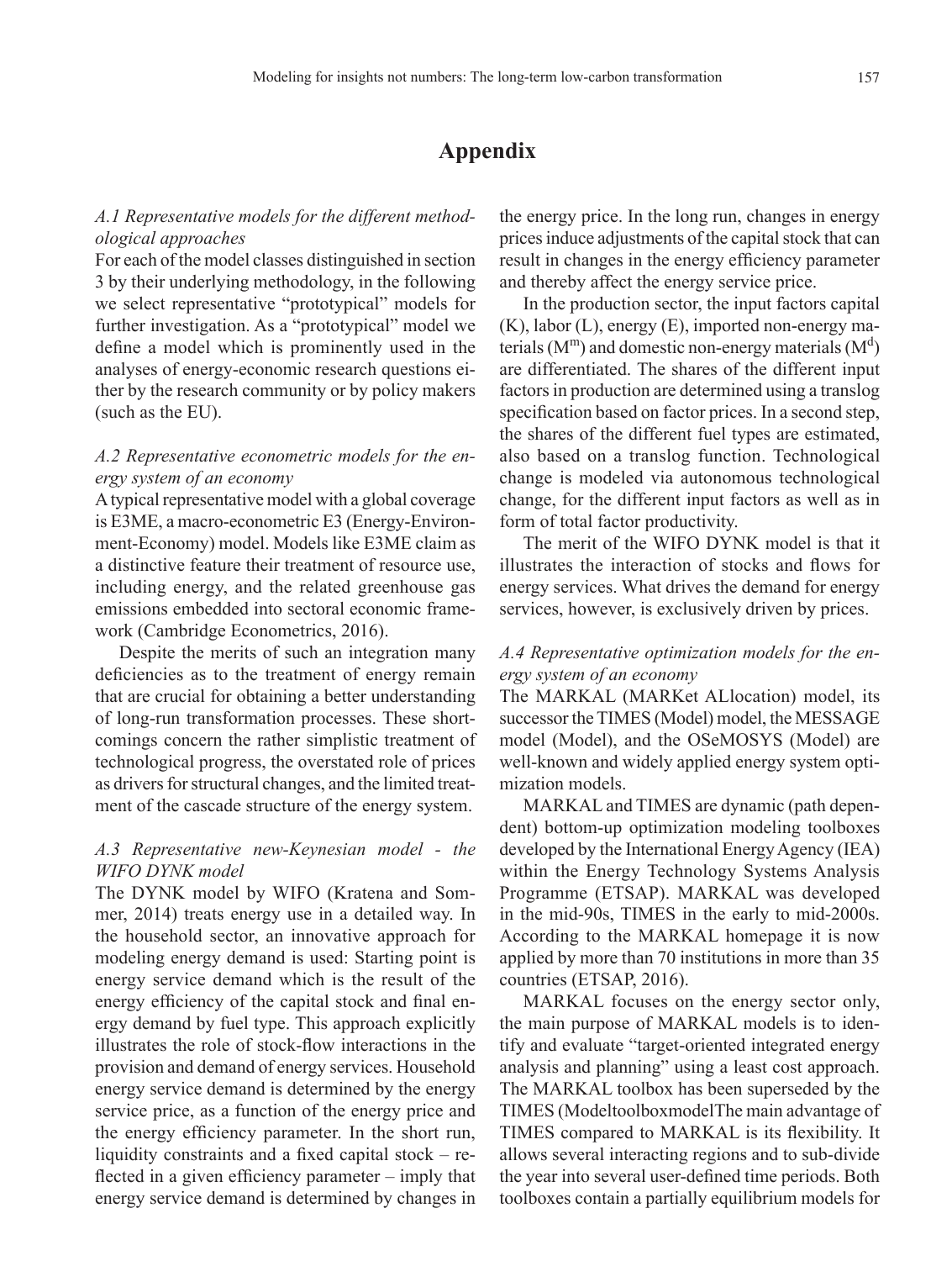the energy sector (considering supply curves of and demand curves for energy carriers and the subsequently derived energy prices).

One of the main advantages of MARKAL and TIMES is that they are widely used in the energy system planning community and easy-to-use model building (less steep learning curve). A disadvantage is the still rather rigid structure. Furthermore, they do not optimize the electricity supply for medium- to long-term energy system planning, energy policy analysis, and scenario development with a large share of intermittent energy sources (e.g. wind and PV).

The Greenhouse gas Air pollution Interaction and Synergies (GAINS) model is an integrated assessment model which is based on a technology specific bottom-up approach. It derives on the basis of emission factors and abatement effects the anthropogenic emissions, the resulting atmospheric pollution and impacts on human health and environment (Amann, 2012).

The GAINS model can be operated in a 'scenario analysis' and an 'optimisation' mode. In the 'scenario analysis' mode it analyses the pathway from the emitting source to the impact and allows therefore to assess the costs and benefits of different emission abatement strategies. In the 'optimisation' mode it derives the techno-economic optimal combination of different abatement and mitigation options which achieve the best overall benefit at minimum costs.

To be able to calculate the emissions of different pollutants on the basis of activity data the GAINS model incorporates around 1000 types of emission sources which are specific regarding economic sector and country (Capros et al., 2013a).

In order to describe the different mitigation options and pathways GAINS considers around 1,500 end-of-pipe measures to assess the abatement of a wide range of different air pollutants including greenhouse gases. The different mitigation effects are derived on country and sector specific implementation costs. This allows a detailed assessment of the environmental impact of different policies and measures (Amann, 2012).

Since the different activity levels are exogenous the different costs of the abatement measures generate no feedback regarding the underlying economic models.

### *A.5 Representative CGE models for the energy system of an economy*

Typical CGE models which focus on energy-economy-environment interaction are the GEME3 model (General Equilibrium Model for Energy-Economy-Environment interactions) for the European Union (Capros et al, 2013b) and PACE (Policy Analysis based on Computable Equilibrium; Löschel, 2015).

GEM-E3 focuses on the European Union and is of recursive dynamic type, solving in 5-year steps until 2050. It is mainly used to assess climate and environmental policy, hence including primary energy sources and energy technologies. PACE is a similar model, however static comparative.

The GEM-E3 model (General Equilibrium Model for Energy-Economy-Environment interactions) for the European Union has been applied for various climate and energy policy simulations to support decision makers within the European Commission. The main features are as follows (c.f. Capros et al, 2013b): (i) the model is of multi-country type with specific representation of all EU-15 member states, which are linked through endogenous bilateral trade, (ii) in every country multiple sectors and agents exist, allowing to analyze distributional effects and (iii) GEM-E3 is of recursive dynamic type, solving for general equilibrium in a specific year and then passing data on to the next year, for which a new equilibrium is solved. Furthermore the model includes taxes, subsidies and public spending (including deficit financing).

GEM-E3 is mainly used to assess climate and environmental policy (e.g. by Jansen and Klaassen, 2000; Pan, 2005; Mayeres and van Regemorter, 2008; Saveyn et al., 2011) and therefore special focus lies on the competition between the main power generation technologies (coal, oil, gas, nuclear, wind, biomass, solar, hydro, CCS coal and CCS gas) with the respective greenhouse gas emissions (see Capros et al., 2014 for more details). Recently, the model was also deployed to analyze macroeconomic climate change impacts (e.g. by Ciscar et al., 2012).

Regarding low-carbon transformation and pathway analysis GEM-E3 was linked to various bottom-up optimization model such as TIMES (e.g. by Fortes et al., 2013, 2014) to overcome the caveat of poor technological detail of the CGE model, but being able to quantify the macroeconomic implications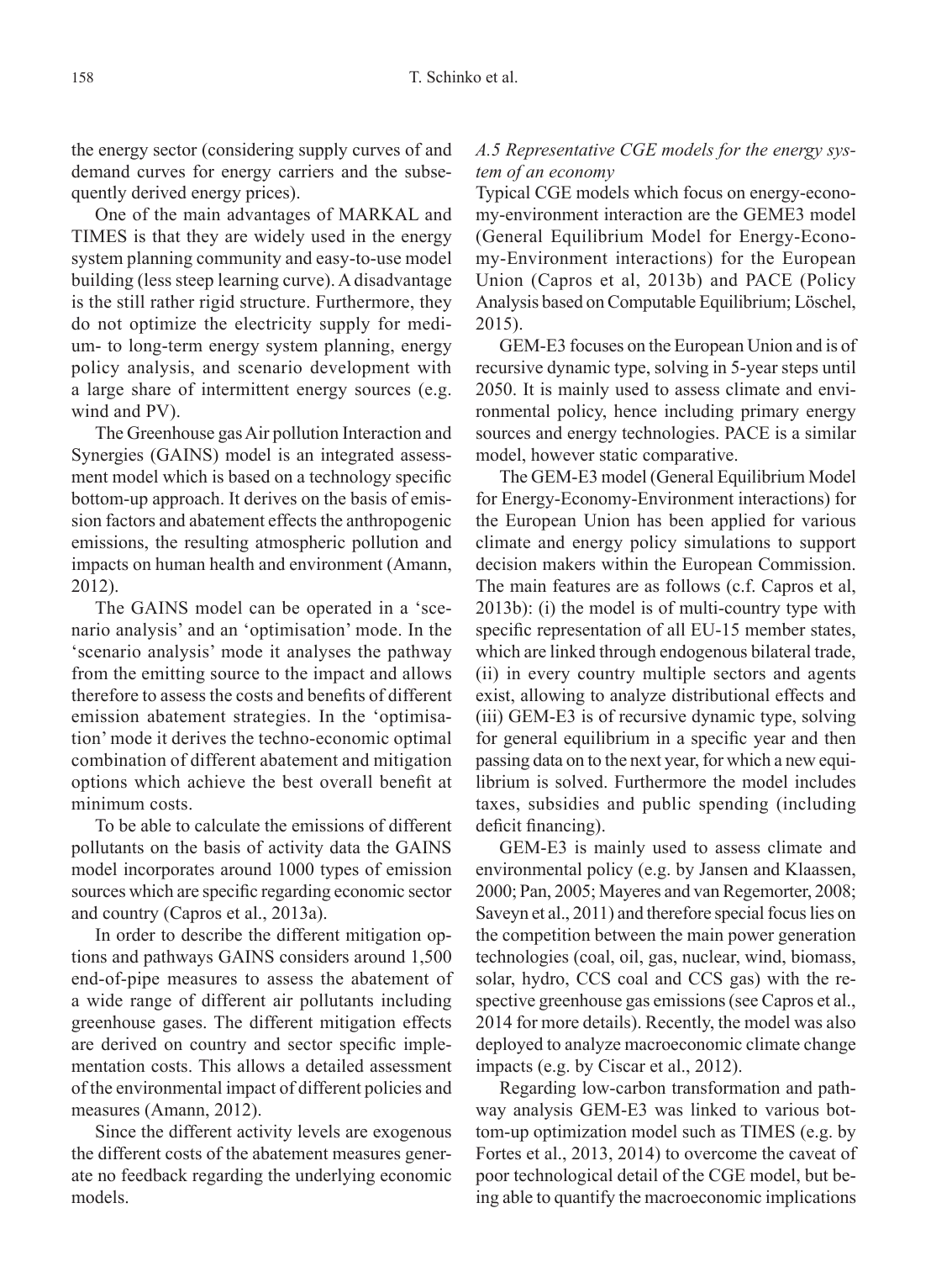of low-carbon (policy) scenarios. Similar modeling practice was carried out by Koopmans and te Velde (2001), Kumbaroglu and Madlener (2003), Messner and Schrattenholzer (2000), Scaramucci et al. (2006) and Wing (2006). Such studies (integrating bottom-up and top-down models) may serve as a good starting point for a holistic integrated assessment of energy-economic low-carbon transformation analysis for Austria.

#### *A.6 Representative partial equilibrium models*

Since partial equilibrium models are only capable of a single (or limited amount) market or sector they consider specific problems. Prominent examples for partial equilibrium models are PRIMES and CAPRI. PRIMES is an energy model to calculate developments on the energy market (E3MLab and ICCS, 2014). CAPRI is a model for the agricultural sector used for the assessment of agricultural and trade policies with a focus on the EU (CAPRI, 2015). Both models are extensively used be the European Commission.

The Model (PRIMES) is an energy system model to calculate projections of energy markets for the analysis of energy and climate policies in Europe. The model simulates the development of energy demand, energy supply and technology on the basis of market equilibrium (E3MLab and ICCS, 2014). Hence, PRIMES is a partial equilibrium model for the European energy system. Furthermore the model aims to represent agent behavior within the multiple markets. This is achieved by a modular approach where each module represents a specific agent, either a demander or supplier of energy. The behavior of the agents is modeled through a microeconomic foundation which maximizes the benefit (profit, utility, etc.) of each representative agent. To combine the sub-models equilibrium prices in different markets and equilibrium volumes considering balancing and constraints are determined.

PRIMES provides detailed energy balances in line with Eurostat statistics including sectoral demand by fuel as well as the structure of the power system and other fuel supplies. Moreover, energy prices and costs can be obtained such as costs per sector, investment costs, overall costs and consumer prices.

Since the economic development is modeled outside PRIMES there is no feedback generated by developments in the energy market. For the power

system, daily and seasonal variations are modeled at an hourly resolution taking into account typical intra-day power load, wind velocity and solar irradiance. Despite this and detailed coverage of interconnecting capacities of electricity and gas flows, the model lacks information and representation at below-country levels such as retail infrastructure. This may be a particular concern if more volatile and decentralised production of electricity exceeds local grid capacities at short. Nevertheless, PRIMES should be well capable of simulating long-term energy system transformation and restructuring up to 2050, both in the demand and the supply sides.

#### *A.7 Representative SD models*

Regarding the energy market a number of system dynamics models have been developed and successfully applied (Teufel et al., 2013). An example would be the model Kraftsim (Vogstad 2004) used for investigating the Nordic electricity market and simulating the effects on greenhouse gases caused by different policies. A more comprehensive overview can be found in Teufel et al. (2013).

The POLES (Prospective Outlook on Long-term Energy Systems) model is a global energy supply, energy demand and energy prices forecasting model, developed within the VENSIM system-dynamics software package (Enerdata, 2016). It has been developed by Enerdata and the CNRS National Center for Scientific Research.

It simulates the energy supply and demand (energy balances) of 15 economic sectors and of more than 57 countries and world regions within a partial equilibrium framework and explicitly considers about 50 energy supply technologies. The demand is modeled taking "into account the combination of price and revenue effects, techno-economic constraints and technological trends." The simulation is done on a yearly basis (Enerdata, 2016).

POLES is a proprietary model, analyses with this model are rather provided as service by Enerdata; it is not (off-the-shelf) foreseen to hand-out the model to customers. Furthermore the included technologies are fixed and cannot be altered (by customers).

### *A.8 Representative backcasting model – The WIFO sGAIN modeling framework*

sGAIN by WIFO represents a detailed bottom up model of the energy system. In Köppl and Schleicher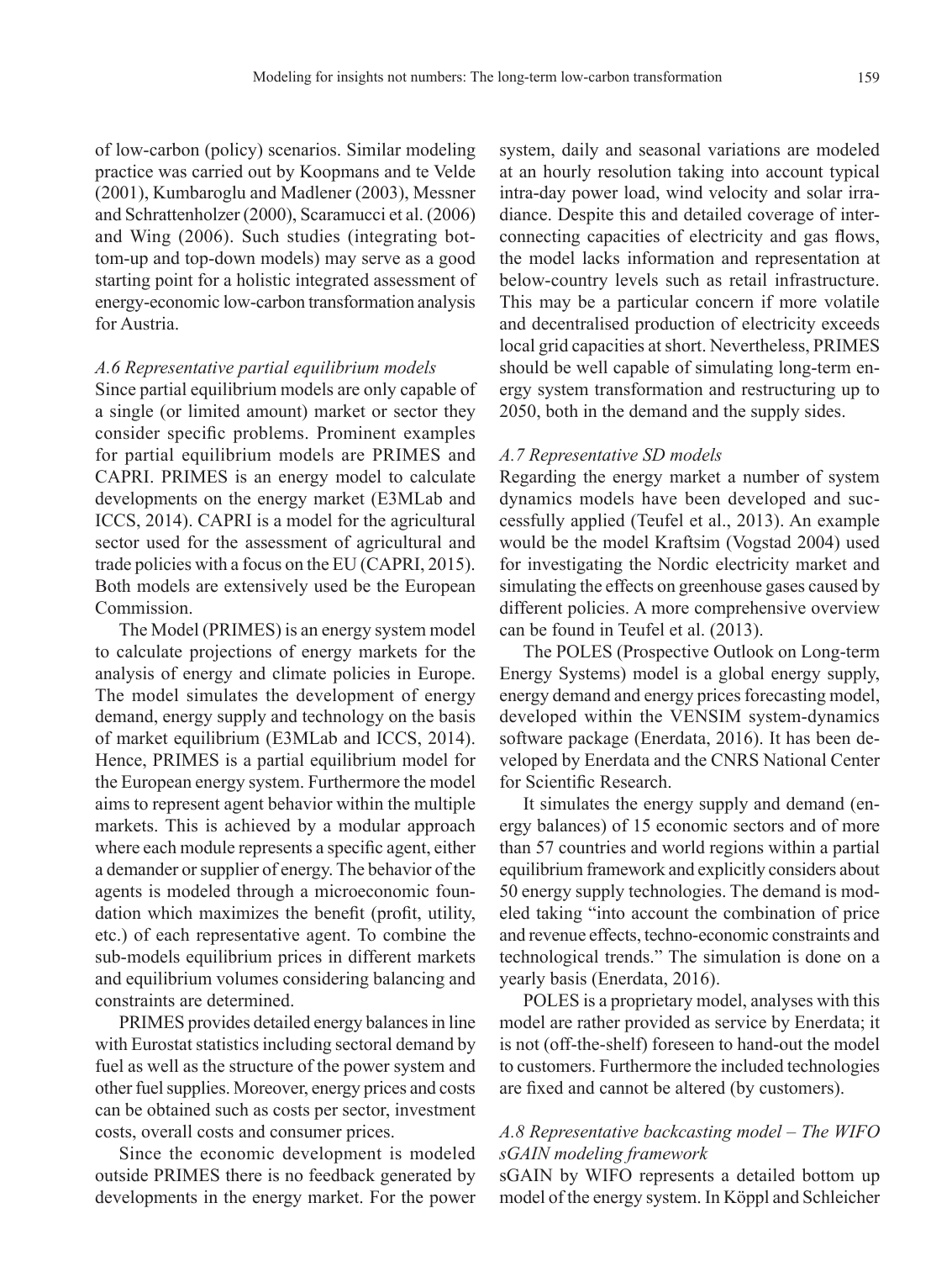(2014) the model is used for backcasting, using the EU 2050 Roadmap as normative vision for 2050. The modeling framework puts energy services into the center of the analysis of energy structures that are compatible with long-term low-carbon targets. Data for energy services are typically not available. Information from useful energy balances are used to demonstrate quantity and quality of energy used for the provision of energy services. The model structure details useful energy categories by sector and energy source and puts a strong emphasis on innovation and energy productivity at all levels of the energy chain including the supply side. Various combinations of changes in the demand for energy services and energy productivity that achieve the same output in terms of energy flows and emissions are displayed.

# *A.9 Representative agent based model – EM-Lab-Generation*

The EMLab-Generation model (Richstein et al., 2014) mimics the behavior of electricity generation companies (i.e. the agents) which aim to optimize their profits by deciding upon short-term bidding, the procurement of fuels and  $CO<sub>2</sub>$  as well as investments. The agents are heterogeneous and interact with each other, but act under incomplete knowledge regarding the future. More precisely each agent takes into account it's surrounding and estimates future market developments (e.g. the expected merit order and the resulting electricity and  $CO<sub>2</sub>-prices$ ) based on its current state and developments from the past. The outcome of the model is an endogenously determined development of the electricity mix over time. Since the agents act under incomplete information the outcome is sub-optimal as expectations and reality do not perfectly match; a characteristic which we can observe in reality very often. By introducing different energy and climate policies, the model can be used to derive the long-term effects of policies on the electricity mix and the corresponding emissions,  $CO<sub>2</sub>$ -price but also security of supply and affordability. One application of the model can be found in Richstein et al. (2014) where the authors analyze the effects of CO2 price floors and ceilings on investors' decisions.

# **References for the Appendix**

Amann M., 2012. The GAINS integrated assessment model: European Consortium for Modeling of Air Pollution and Climate Strategies – EC4MAS.

- Cambridge Econometrics, 2016. E3ME A global macro-econometric model. [http://www.camecon.com/how/](http://www.camecon.com/how/e3me-model/) [e3me-model/](http://www.camecon.com/how/e3me-model/) [accessed on December 21, 2016].
- CAPRI, 2015. Modeling System Common Agricultural Policy Regionalised Impact Modeling System. Available at: http://www.capri-model.org. [accessed on December 21, 2016]
- Capros P., De Vita A., Tasios N., Papadopoulos D., Siskos P., Apostolaki E., Zampara M., Paroussos L., Fragiadakis K., Kovaritakis N., Höglund-Isaksson L., Winiwarter W., Purohit P., Böttcher H., Frank S., Havlik P., Gusti M. and Witzke H. P., 2013a. EU energy, transport and GHG emission trends to 2050 – Reference Scenario 2013. European Union.
- Capros P., van Regemorter D., Paroussos L., Karkatsoulis P., Perry M., Abrell J., Ciscar J., Pycroft J. and Saveyn B., 2013b. Institute for Prospective Technological Studies. GEM-E3 model documentation. Publications Office, Luxembourg.
- Capros P., Paroussos L., Fragkos P., Tsani S., Boitier B., Wagner F., Busch S., Resch G., Blesl M. and Bollen J., 2014. Description of models and scenarios used to assess European decarbonisation pathways. Energ. Strat. Rev. 2, 220-230.

doi: 10.1016/j.esr.2013.12.008

- Ciscar J.-C., Szabó L., van Regemorter D. and Soria A., 2012. The integration of PESETA sectoral economic impacts into the GEM-E3 Europe model: methodology and results. Climatic Change 112, 127-142. doi: 10.1007/s10584-011-0343-y
- Enerdata, 2016. POLES : Prospective Outlook on Longterm Energy Systems. Available at: [http://www.](http://www.enerdata.net/enerdatauk/solutions/energy-models/poles-model.php) [enerdata.net/enerdatauk/solutions/energy-models/](http://www.enerdata.net/enerdatauk/solutions/energy-models/poles-model.php) [poles-model.php](http://www.enerdata.net/enerdatauk/solutions/energy-models/poles-model.php)

[accessed on December 21, 2016].

- ETSAP, 2016. MARKAL. Available at: [http://iea-etsap.](http://iea-etsap.org/index.php/etsap-tools/model-generators/markal) [org/index.php/etsap-tools/model-generators/markal](http://iea-etsap.org/index.php/etsap-tools/model-generators/markal) [accessed on December 21, 2016].
- E3MLab and ICCS, 2014. PRIMES Model Detailed model description. (2014). E3MLab/ICCS at National Technical University of Athens. Available at: [http://](http://www.e3mlab.ntua.gr/e3mlab/PRIMES%20Manual/The%20PRIMES%20MODEL%202013-2014.pdf) [www.e3mlab.ntua.gr/e3mlab/PRIMES%20Manual/](http://www.e3mlab.ntua.gr/e3mlab/PRIMES%20Manual/The%20PRIMES%20MODEL%202013-2014.pdf) [The%20PRIMES%20MODEL%202013-2014.pdf](http://www.e3mlab.ntua.gr/e3mlab/PRIMES%20Manual/The%20PRIMES%20MODEL%202013-2014.pdf) [accessed on December 21, 2016].
- Fortes P., Simões S., Seixas J., van Regemorter D. and Ferreira F., 2013. Top-down and bottom-up modeling to support low-carbon scenarios: climate policy implications. Clim. Policy 13, 285-304. doi: 10.1080/14693062.2013.768919